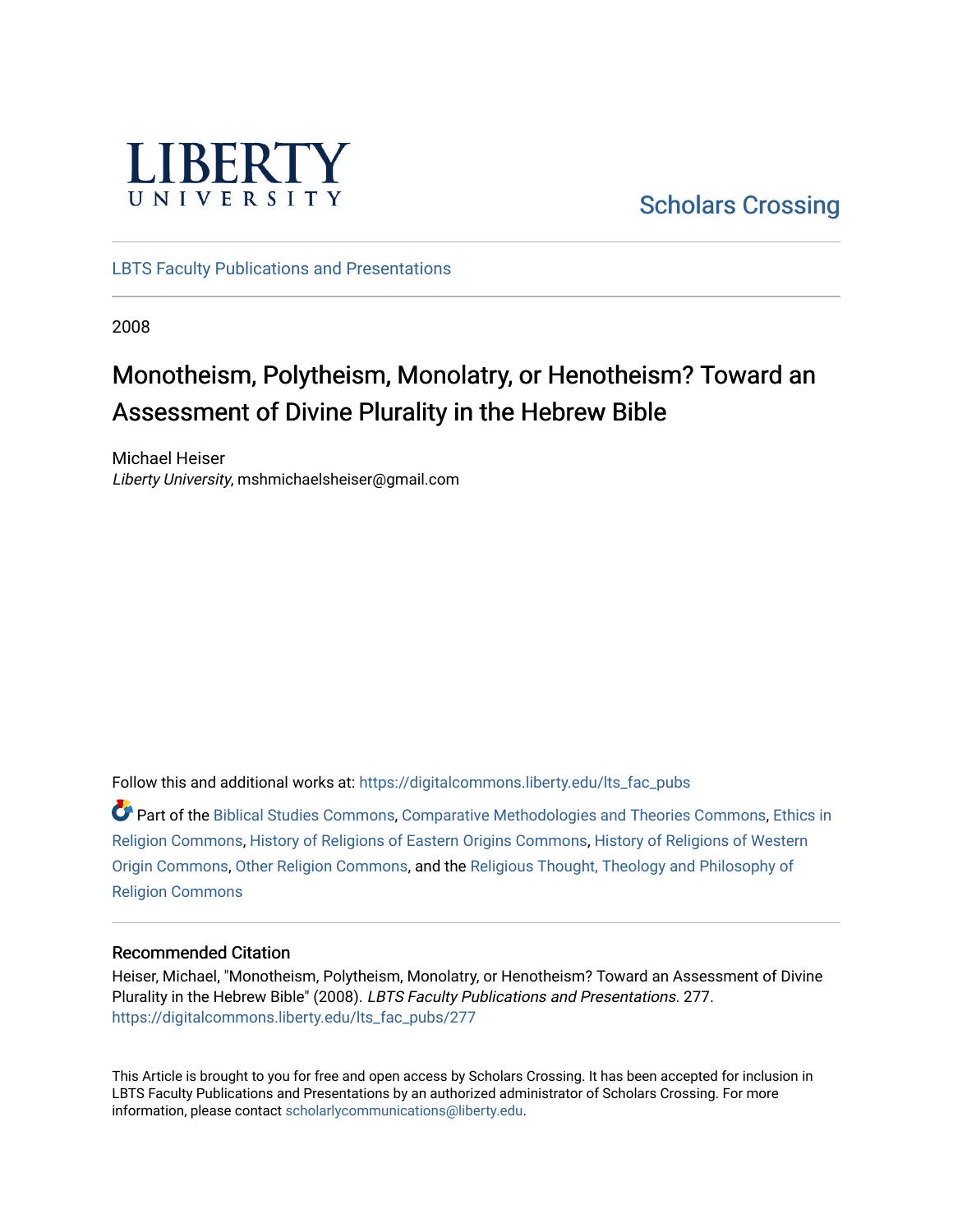## *Monotheism, Polytheism, Monolatry, or Henotheism? Toward an Assessment of Divine Plurality in the Hebrew Bible*

#### michael s. heiser academic editor, logos bible software

*Israel's view of God and his relationship to other divine beings in the Hebrew Bible has long been the subject of scholarly debate. The dominant critical consensus since the late nineteenth century holds that Israel's faith evolved from polytheism or henotheism to monotheism. Passages in the Hebrew Bible that assume the existence of other gods are compared to other passages that put forth the declaration that "there are no other gods besides" the God of Israel as proof of this view. Other scholars who reject this evolutionary paradigm tend to assume passages evincing divine plurality actually speak of human beings, or that the other gods are merely idols. This view insists that "monotheism" must mean that the existence of other gods is denied. Both views are problematic and fall short of doing justice to the full description of Israel's view of God and the heavenly host in the Hebrew Bible. This article overviews the difficulties of each view and offers a coherent alternative.*

*Key Words: monotheism, polytheism, henotheism, monolatry, divine council, God, gods, angels, host of heaven, idols, Israelite religion, Psalm 82, Deuteronomy 32*

#### **INTRODUCTION**

Most scholars whose work focuses on Israelite religion recognize that the Hebrew Bible contains a number of references assuming and even affirming the existence of other gods. As a corollary to this observation, scholars also frequently assert that no explicit denial of the existence of other gods occurs until the time of Deutero-Isaiah and thereafter (6th century b.c.e.) in a presumed campaign by zealous scribes to expunge such references from the sacred text. Even the *Shema* and the first commandment do not consign the other gods to fantasy, since the demand is made that no other gods should be worshipped. The data apparently in-

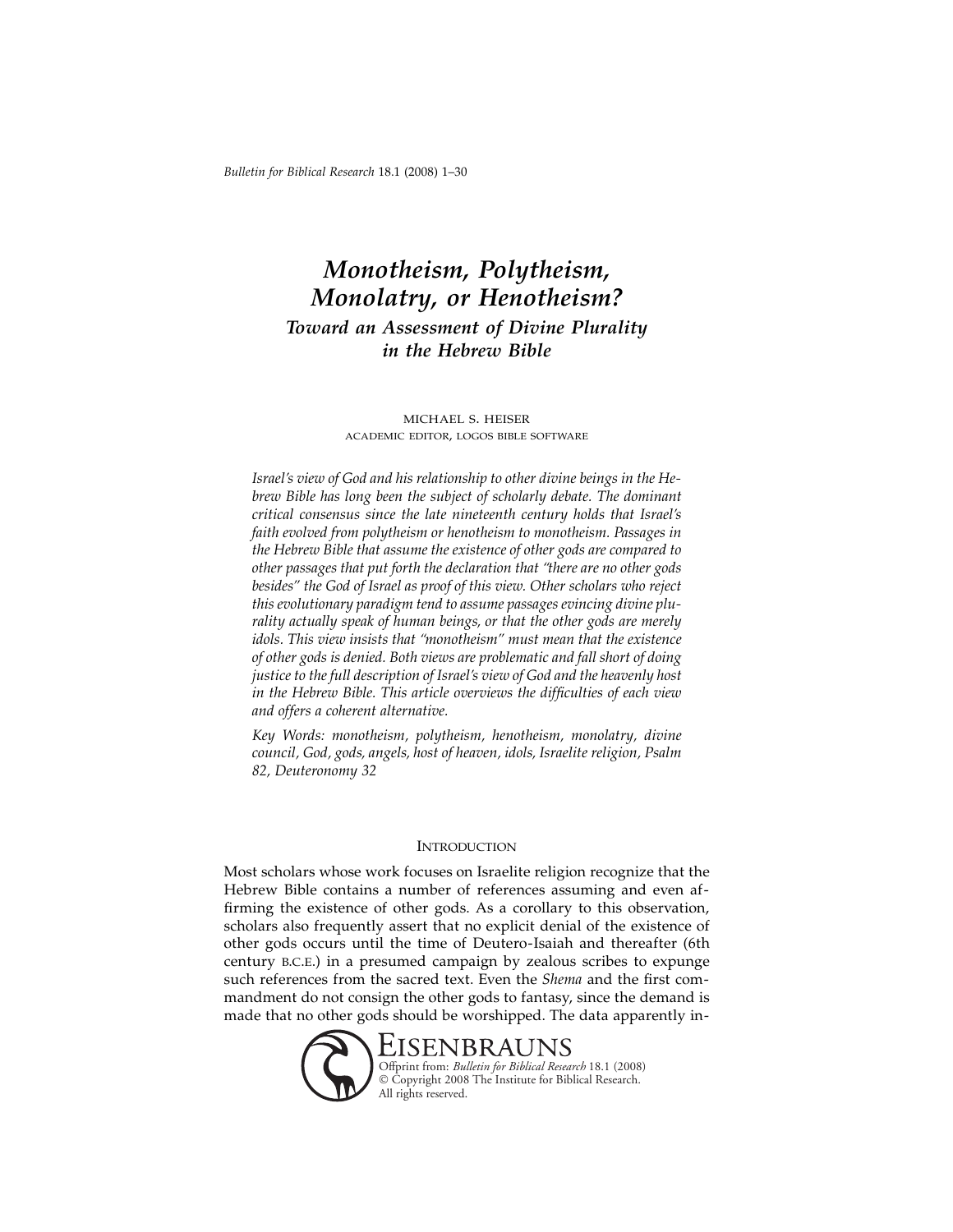forms us that Israelite religion evolved from polytheism to henotheistic monolatry to monotheism.

While this viewpoint dominates scholarly discussion of Israelite religion, the question ought to be asked whether it is lucid. Does the viewpoint derive from the known data from earliest times into the Common Era, or is the reasoning offered in its support circular? Are terms like "polytheism" and "henotheism" truly adequate to describe what the writers of the biblical canon believed?

Treatments of the issue and the relevant passages by other Jewish and Christian scholars often assume the biblical writers spoke *only* of idols when discussing other gods, or that references to plural אֱלֹהִים in certain passages are best understood as referring to human beings. These options are also flawed in that they bring theology to the text. These alternatives assume that a 17th-century word ("monotheism") has or can rightly be imposed on the theology of Israel and that, without this term, it must be acknowledged that Israelite religion was indeed henotheistic or polytheistic.

This article argues that the consensus view on divine plurality in the Hebrew Bible is marred because it assumes what it seeks to prove. It thereby fails to handle the evidence of late canonical and noncanonical texts that "retain" a council of gods in Israelite and Jewish theology. A fresh perspective is needed. The article also argues that scholars need not be driven to choose between a presumed evolution toward monotheism for Israel's religion, a rhetorical use of polytheism to promote monotheism, and arguments that suggest the text cannot mean what it plainly says. In an effort to address these issues and in anticipation of certain questions, it is expedient to detail the weaknesses of what are hereafter referred to as the "consensus view" and the "traditional approach."

## 1. The Consensus View of Monotheistic Evolution: Overview and Evaluation

#### 1.1*. Psalm 82*

It is not difficult to demonstrate that the Hebrew Bible assumes and affirms the existence of other gods. The textbook passage is Psalm 82. Verse one (excluding the superscription) of that Psalm reads:

```
הים נִצַּב בַּעֲדַת־אֵל בְּקֵרֵב אֱלֹהִים יְשָׁפּט: "
```
God stands in the divine council; in the midst of the gods he passes judgment.

The first אֱלֹהִים is clearly referring to a singular entity (God) due to subjectverb agreement and other contextual clues. The second אֱלֹהִים is obviously plural due to the preposition בְּקֵרֶב, because God cannot be said to be standing *in the midst* of a (singular) god or Himself. The Trinity is ruled out immediately as an explanation, because the plural gods over whom the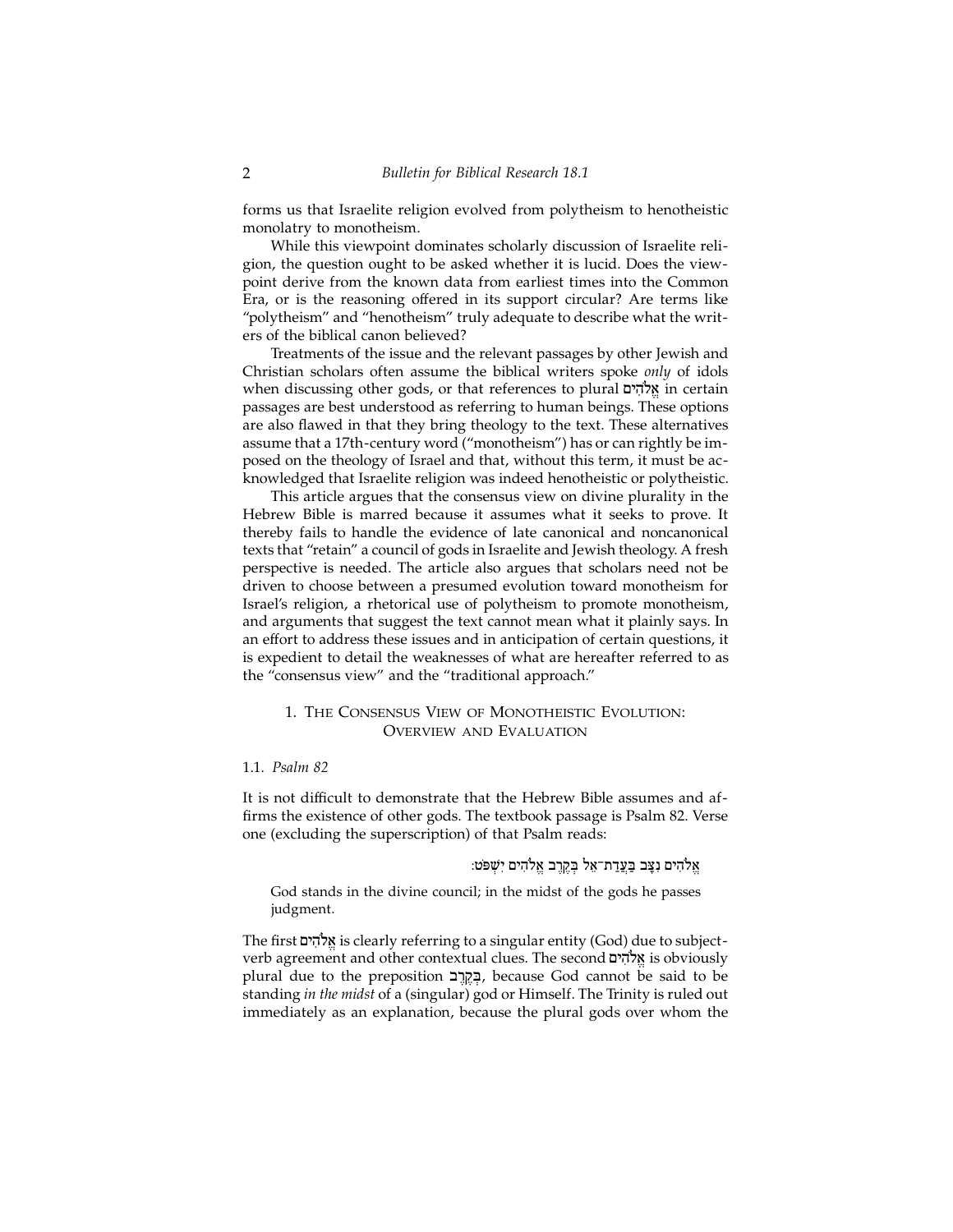God of Israel presides are here being sentenced to die for their corrupt rule of nations on the earth.

Psalm 82 is considered late in composition on several grounds.<sup>1</sup> The clear reference to a pantheon over which Yahweh presides must be explained, since by this time Israelite religion is assumed to have evolved into an "intolerant monotheism." As a result, many scholars consider Psalm 82 to be either a vestige of polytheism overlooked by monotheistic redactors, or perhaps a deliberate rhetorical use of Israel's polytheistic past to declare the new outlook of monotheism.2 After the exile, so it is put forth, the gods of the nations are relegated to the status of angels.

Both proposals fail on a number of levels.<sup>3</sup> With respect to the first option, it is evasive to appeal to inept redactors when one's theory of a campaign to stamp out polytheistic texts encounters a "problem passage," especially when Psalm 82 is by no means the only text evincing divine plurality and a divine council "missed" by scribes. There are explicit references to gods and a divine council in Second Temple period Jewish literature. In the Qumran sectarian material alone, there are approximately 185 occurrences of בְּנֵי אֱלִים ,בְּנֵי הַאֱלֹהִים ,הַאֱלֹהִים ,אֱלֹהִים ,אֱלֹהִים in contexts where a divine council is mentioned with the same vocabulary (קהל, סוֹד, עדה) utilized in texts of the Hebrew Bible for a divine assembly.<sup>4</sup> In fact, it is apparent that some of these references allude to or draw on canonical material. If there was an alleged campaign to correct ancient texts and their polytheistic views, the postexilic Jewish community either did not get the message or ignored it. However, the presumptions of an evolution from polytheism to monotheism and the incompatibility of monotheism with a council of lesser gods are so entrenched in critical scholarship that scholars such as Carol Newsom in her work on the Qumran *Songs of the Sabbath Sacrifice* coin oxymoronic terms like "angelic *elim*" to explain the material.<sup>5</sup> It is more coherent to abandon the evolutionary paradigm and ask how it was that (1) late biblical authors had no qualms about an assembly of gods under Yahweh; and (2) Second Temple Jews, willing to suffer death rather than worship other gods, failed to consider divine council texts in the Hebrew Bible as a threat to monotheism.

Concerning the second viewpoint, that polytheism is being used rhetorically in Psalm 82, much is made of the last verse in that psalm, where

1. See Marvin Tate, *Psalms 51–100* (WBC 20; Dallas, TX: Word, 2002), xxv. Throughout this article I use "Deutero-Isaiah" for convenience.

2. See, for example, Mark S. Smith, *The Origins of Biblical Monotheism: Israel's Polytheistic Background and the Ugaritic Texts* (Oxford: Oxford University Press, 2003); Simon B. Parker, "The Beginning of the Reign of God—Psalm 82 as Myth and Liturgy," *Revue Biblique* 102 (1995): 532–59.

3. Michael S. Heiser, "The Divine Council in Late Canonical and Non-Canonical Second Temple Jewish Literature" (Ph.D. diss., University of Wisconsin–Madison, 2004).

4. Heiser, "The Divine Council," 176–213.

5. Carol A. Newsom, *Songs of the Sabbath Sacrifice: A Critical Edition* (HSM 27; Atlanta: Scholars Press, 1985)*,* 23–24.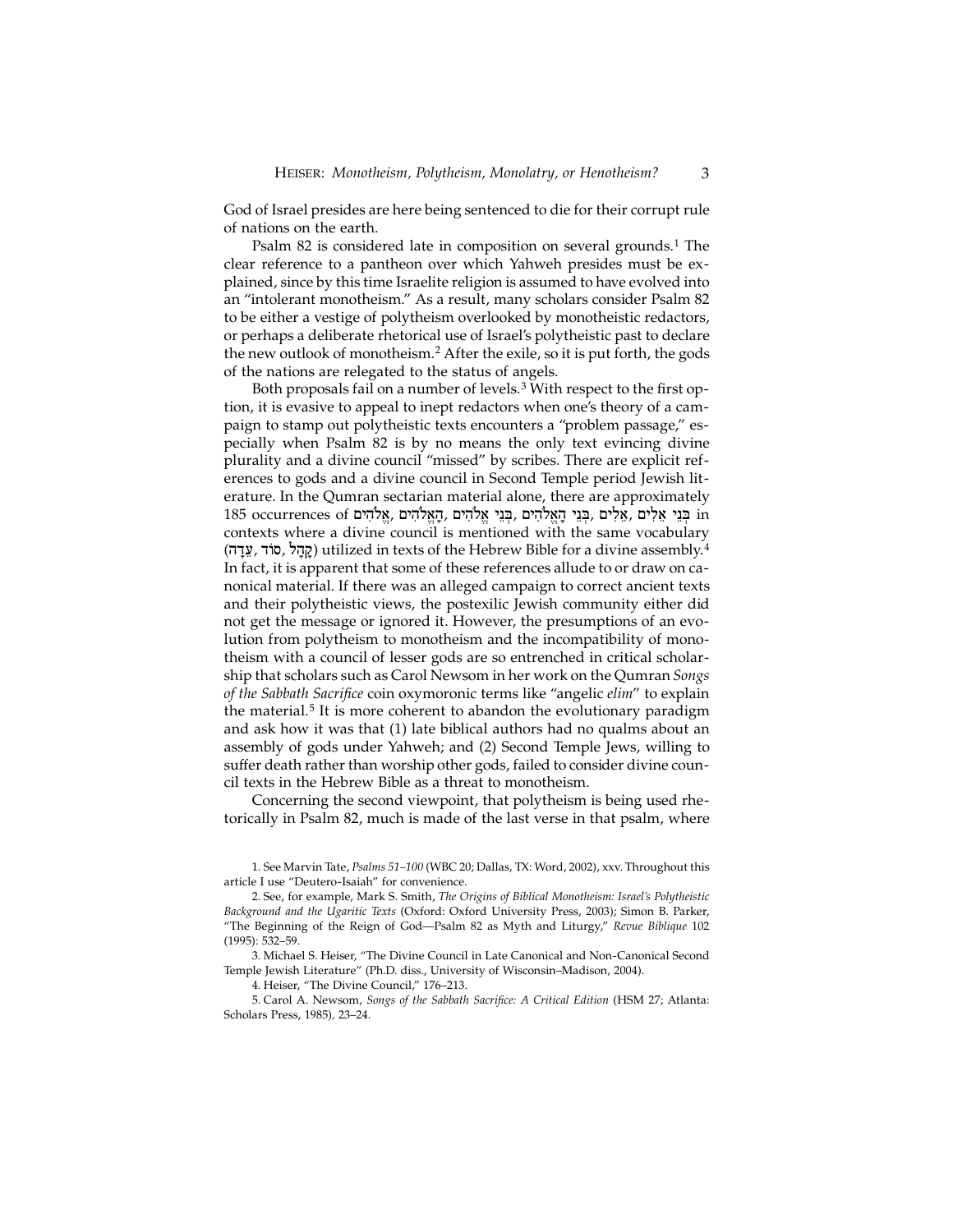God is asked to rise up and possess the nations (82:8). This is interpreted as a new idea of the psalmist to encourage the exilic community—that, despite exile, Yahweh will rise up and take the nations as his own having sentenced the other gods to death. This view ignores preexilic texts such as Psalm 24 and 29, long recognized as some of the most ancient material in the canon.<sup>6</sup> For example, Ps 29:1 contains plural imperatives directed at the בְּנֵי אֱלִים, pointing to a divine council context. Verse 10 declares,

"The LORD sits enthroned over the flood; the LORD sits enthroned as king forever." In Israelite cosmology, the flood upon which Yahweh sat was situated over the solid dome that covered the round, flat earth. Since it cannot coherently be asserted that the author would assert that Gentile nations were *not* under the dome and flood, this verse reflects the idea of world kingship. The Song of Moses, also among the oldest poetry in the Hebrew Bible, echoes the thought. In Exodus 15:18 the text reads, "The LORD will reign forever and ever." As F. M. Cross noted over thirty years ago, "The kingship of the gods is a common theme in early Mesopotamian and Canaanite epics. The common scholarly position that the concept of Yahweh as reigning or king is a relatively late development in Israelite thought seems untenable." <sup>7</sup>

Both of these perspectives (redactional bungling or rhetorical brilliance) are used to explain the presence of affirmations of other gods in texts where they are "out of place," texts of late redaction or composition. The primary examples are Deuteronomy and Deutero-Isaiah.

#### *1.2. Deuteronomy*

The consensus view argues that Deuteronomy provides evidence of an evolution of Israelite religion toward an exclusivistic monotheism. The argument is offered on the basis of passages that forcefully contend there are "no other gods besides Yahweh." This view seems coherent until one realizes that these "denial phrases" occur in the same chapters of Deuteronomy that assume and affirm the existence of other gods (Deuteronomy 4 and 32). In answer to the juxtaposition of polytheistic and monotheistic material in these passages, scholars argue that this phenomenon indicates either a rhetorical merging of polytheistic and monotheistic traditions or blunders by the redactors when updating the older traditions to monotheism. Since the evolutionary trajectory is assumed from the outset, an either-or fallacy is set forth for discussion.

6. Some scholars date the poetry of this psalm between the 12th and 10th centuries b.c.e. See F. M. Cross, *Canaanite Myth and Hebrew Epic: Essays in the History of the Religion of Israel* (Cambridge: Harvard University Press, 1973), 90–93. See also David Noel Freedman, "Who is Like Thee Among the Gods?" in *Ancient Israelite Religion: Essays in Honor of Frank Moore Cross* (ed. Patrick D. Miller Jr., Paul D. Hanson, and S. Dean McBride; Philadelphia: Fortress, 1987), 317.

7. F. M. Cross and D. N. Freedman, *Studies in Ancient Yahwistic Poetry* (Missoula, MT: Scholars Press, 1975), 45, n. 59.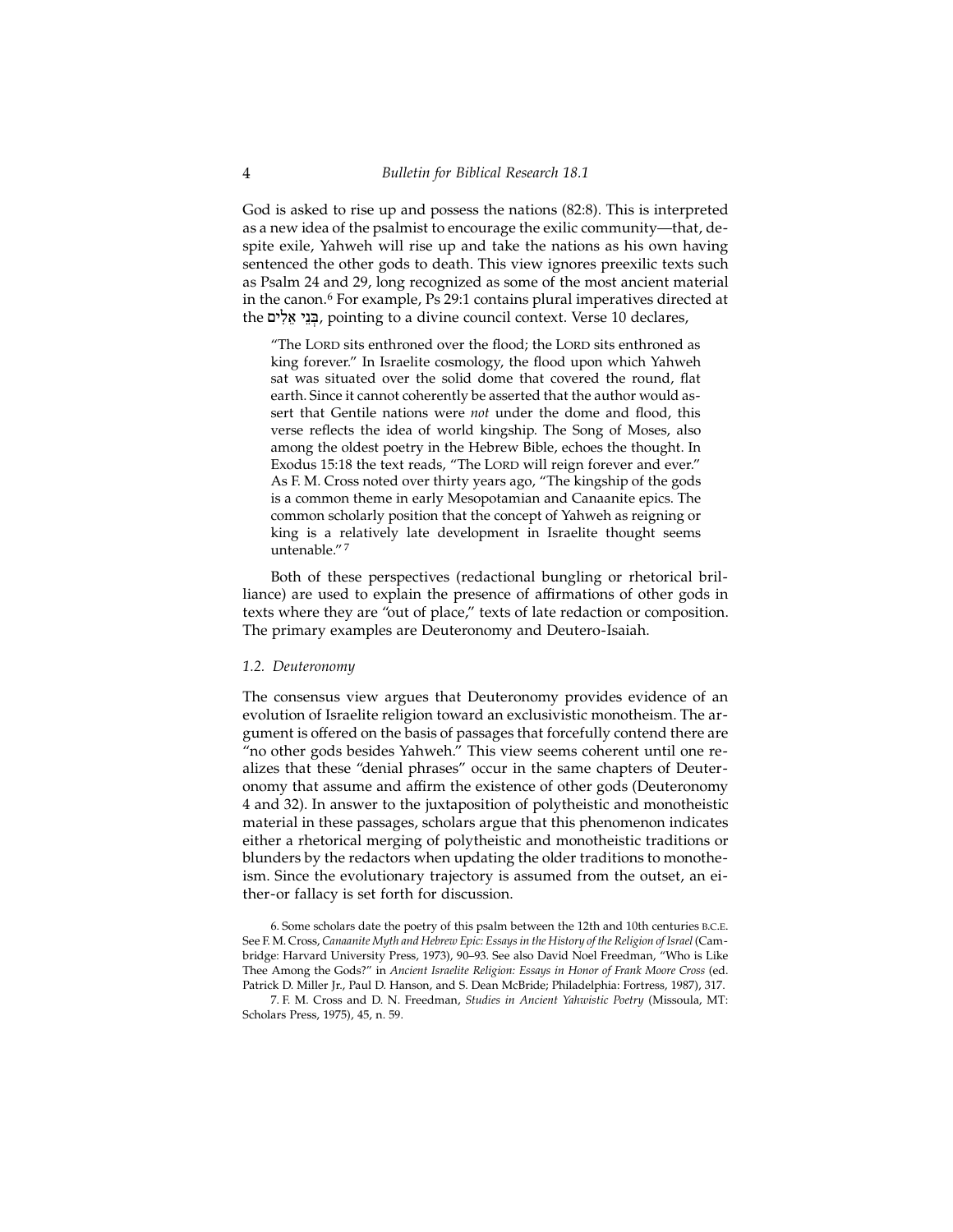The first issue before us is to determine whether the relevant phrases in Deuteronomy 4 and 32 actually deny the existence of other gods. The parade examples are Deut 4:35, 39, and 32:39.

*Deut 4:35* "You were shown these things so that you might know that the LORD, he is *the* God (הַאֵלהִים); besides him there is no other (אִין עוֹד /מַלְבַדוֹ)."

*Deut 4:39* "Know therefore this day, and lay it to your heart, that Yahweh, he is *the* God (הַאֱלֹהִים) in heaven above and on the earth beneath; there is no other (אין עוֹד)."

*Deut 32:29* "See now that I, even I, am he, and there is no god besides me (וְאֵין אֱלֹהִים עְמֵדִי); I kill and I make alive; I wound and I heal; and there is none that can deliver out of my hand."

With respect to Deut 4:35, 39, µyhIløa"h:aWh hwhy is a verbless clause with the pronoun emphasizing the subject, but what does it mean that Yahweh is µyhIløa"h:? Is this a denial of the existence of other gods? How can that be reconciled with the presumption of other gods in these passages: Deut 4:10–20; 32:8–9?8 It is at least equally probable from a linguistic perspective that the phrase means that Yahweh is superior or incomparable.<sup>9</sup> That is, Yahweh is *the* God par excellence, as Deut 10:17 states: פִי יהוה אֱלֹהֶיכֶם הוא אלהי האלהים ("for the Lord our God, he is the God of the gods"). If the other gods to whom Yahweh is compared here do not exist in the mind of the writer, where is the praise, and perhaps even the honesty, in the statement? Other passages in the Torah, such as Exod 15:18, beg the same question. When the author wrote "Lord, who is like you among the "2x?" did he really mean, "Lord who is like you among the imaginary beings that really aren't there"? When the final redactors, presumably zealous over the new idea of monotheism, allowed Deut 10:17 and Exod 15:18 to stand, did they simply err, or were they content to put polytheistic language into the mouth of Moses? How does such language accomplish rhetorical persuasion if the audience does not believe that any other deities exist to whom Yahweh may be compared?

But what about the second half of the statements of Deut 4:35, 39 (אֵין עוֹד מִלְבַדּוֹ)? Must the phrasing be construed as a denial of the existence of all other gods except Yahweh? There are several difficulties with this understanding.

First, similar constructions are used in reference to Babylon and Moab in Isa 47:8, 10 and Nineveh in Zeph 2:15. In Isa 47:8, 10 Babylon says to herself, אֲנִי וְאֲפְסִי עוֹד ("I am, and there is none else besides me"). The claim is not that she is the only city in the world but that *she has no rival*. Nineveh

<sup>8.</sup> Reading Deut 32:8–9 with LXX and Qumran material. See n. 15.

<sup>9.</sup> The same kind of situation is found in 1 Kgs 18:21, a passage considered part of the Deuteronomistic history. Elijah challenges the crowd at Carmel, "If Yahweh is הַאֵלֹהִים, follow him, but if Baal, then follow him." Yahweh's status as וַאֱלֹהִים need not mean that Baal does not exist. It more likely means, "Yahweh is the unrivaled God (of Israel or in general)."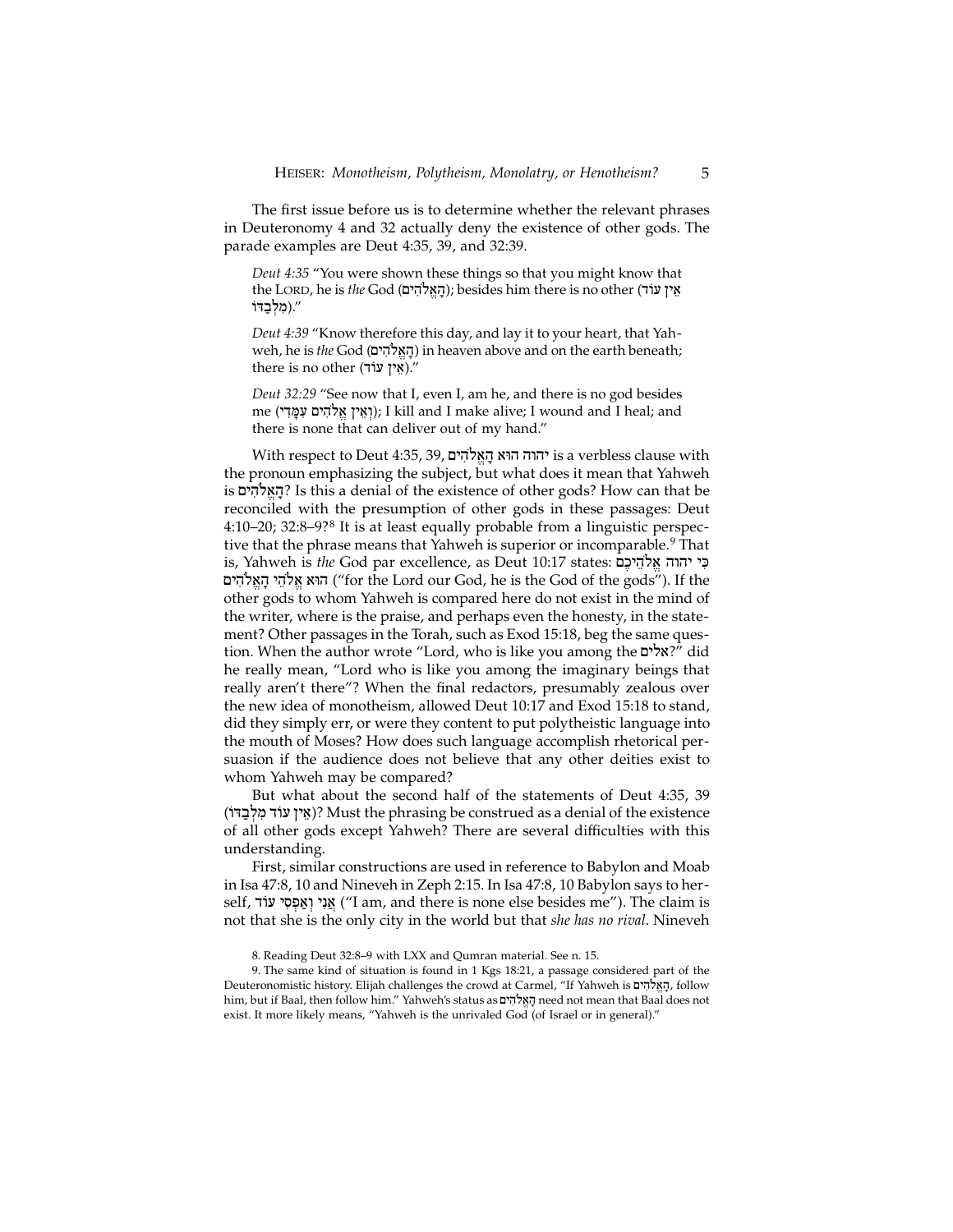makes the identical claim in Zeph 2:15 (אֵנִי וְאֵפְסִי עוֹד). In these instances, the constructions cannot constitute the denial of the existence of other cities and nations. The point being made is very obviously the concept of *incomparability*.

Second, מַלְבָּדוֹ and other related forms (לְבָד , לְבָדוֹ) need not mean "alone" in some exclusive sense. That is, a single person in a group could be highlighted or focused on. 1 Kgs 18:1–6 is an example. The passage deals with the end of the three-year drought and famine during the career of Elijah. After meeting with Elijah, Ahab calls Obadiah, the steward of his house, and together they set on a course of action to find grass in order to save their remaining horses and mules. Verse 6a then reads: אֲחָאֲב יָהַלַּךְ בְּדֶרֶךְ אֶחַד לְבָדוֹ וְעֹבָדְיַהוּ הַלַרְ בְּדֶרֶךְ־אֶחַד לְבַדוֹ ("Ahab went one way by himself [לְבַדּוֹ], and Obadiah went another way by himself [יֹקְבָדוֹ]"). While it may be possible to suggest that Obadiah literally went through the land completely unaccompanied in his search, it is preposterous to say that the king of Israel went completely alone to look for grass—without bodyguards or servants. The point is that לְבָדוֹ (and by extension (מְלְבַדוֹ) need not refer to complete isolation or solitary presence. Another example is Ps 51:4 [Hebrew, v. 6], which reads in part: לְבְדִּדְּ חֲטָאתִי ("against you, you alone, I have sinned"). God was not the only person against whom David had sinned. He had sinned against his wife and certainly Uriah. This is obviously heightened rhetoric designed to highlight the One who had been primarily offended. It was God against whom David's offense was *incomparable*. 10

Third, the negation of such excluding prepositions and adverbs need not be construed as denials of existence. The construction can be some sort of incomparability statement. As Nathan MacDonald noted in his recent work, *Deuteronomy and the Meaning of 'Monotheism,*' the only consideration of the negative particle **I'M** followed by the adverb עוֹד with or without the subsequent excluding particle (אֶפֶס מִלְבָּד) is that of Hans Rechenmacher.<sup>11</sup> The first part of Rechenmacher's study was a linguistic analysis of Hebrew verbless sentences with particles of negation. He concludes his analysis with an examination of prepositions and adverbs with an excluding sense, including those found in the verses from Deuteronomy and (Deutero-)

10. Among several possible examples, two will suffice. In Eccl 7:29 Solomon states, "See, this alone (לְבֵד) I found, that God made man upright, but they have sought out many schemes" (ESV). Is that the only thought or conclusion Solomon ever drew in his life? In Judg 7:5 we read (ESV), "So he brought the people down to the water. And the LORD said to Gideon, 'Every one who laps the water with his tongue, as a dog laps, you shall set by himself [לְבַּד]. Likewise, every one who kneels down to drink.'" Are we to conclude that Gideon took all 300 men who passed this test and isolated them from each other? It is more coherent to say they were set aside as a group. The point would be that the group of 300 was set aside *in comparison to* the rest of the soldiers.

11. Hans Rechenmacher, *"Außer mir gibt es keinen Gott!" Eine sprach- und literaturwissenschaftliche Studie zur Ausschließlichkeitsformel* (ATSAT 49; St. Ottilien: EOS Verlag, 1997).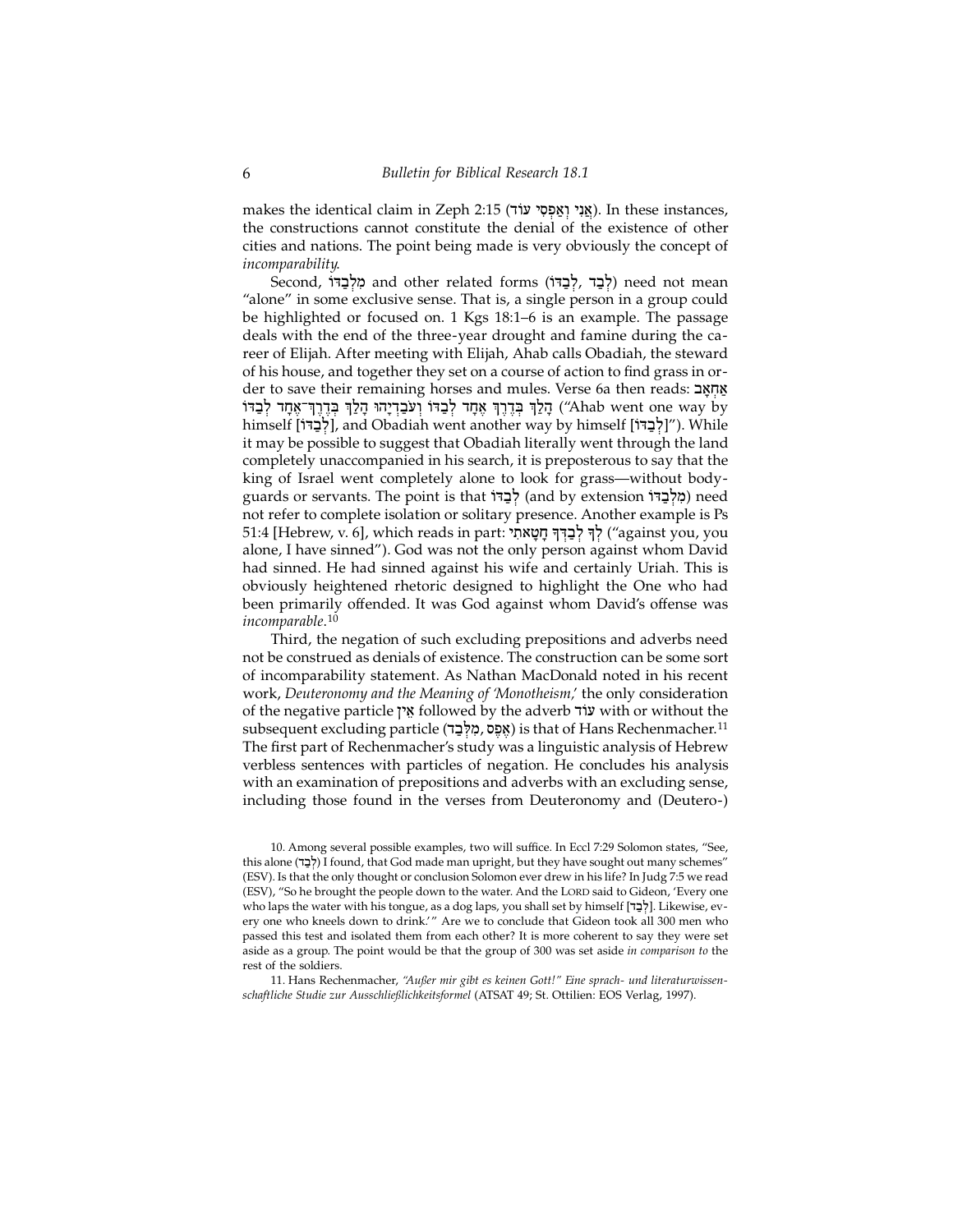Isaiah under consideration.12 Rechenmacher argues that the examples in Deuteronomy 4 point to exclusivistic monotheism, but he fails to explain why the construction in these texts cannot be describing incomparability. It seems he did not make this connection because of prior assumptions about the evolution of Israelite religion brought to the data.

MacDonald points out several methodological problems with Rechenmacher's study that are beyond the scope of this article.13 For the present purpose, it must be asked whether the negative particle  $\gamma$  $\gamma$  +  $\gamma$  $\gamma$  requires non-existence (as opposed to incomparability) and whether similar combinations (אֵפָּס עוֹד) offer the same semantic possibility. The question is relevant for the purpose of establishing an overlap with the denial phrases in Deuteronomy 32 and Deutero-Isaiah (see below).

Fourth, other verses in Deuteronomy 32 make it clear that the existence of other gods is assumed by the writer.14 Deut 32:8–9 and its explicit parallel, Deut 4:19–20, have Yahweh placing the Gentile nations under the authority of lesser divine beings:

*Deut 32:8* When the Most High gave to the nations their inheritance, when he divided mankind, he fixed the borders of the peoples according to the number of the sons of God [**בני האלהים**].<sup>15</sup> 9 But the LORD's portion is his people, Jacob his allotted heritage.

12. Ibid., 97–114, cited in Nathan MacDonald, *Deuteronomy and the Meaning of 'Monotheism'* (FAT 2/1; Tübingen: Mohr Siebeck, 2003), 82.

13. For instance, MacDonald notes that, "Rechenmacher assumes, without argument, that d/[ is exchangeable for a preposition with excluding function and personal suffix." Mac-Donald counters by observing that on two occasions (Deut 4:35; Isa 45:21), "מַלְן עֹרֹד occurs with an excluding prepositional construction . . . and such an exchange would create a tautologous expression." Lastly, as McDonald and other scholars have noted, neither the usual temporal sense of adverbial עוֹד ("still, yet") nor the conjunctive sense ("additionally, also, again") fit Deut 4:35, 39 and 32:39. If one accepts the list provided in BDB for those texts where  $u$ לוד not have either of these meanings, one is left with seven occurrences of the adverb, all of which occur in questions or answers to questions. MacDonald notes that "in each case, what is being questioned is not the absolute existence of an object, but only if there is an object in a person's immediate domain. . . . In each of the questions what is being asked is whether the one being questioned has an additional [item or] member besides the ones already taken into account" (MacDonald, *Deuteronomy*, 83–84).

14. See the ensuing discussion for more on Deut 32:8–9.

15. Textual critics of the Hebrew Bible are unanimous in agreement that the Qumran reading (in brackets) is superior to the Masoretic text in Deut 32:8, which reads בְּנֵי יִשְׂרָאֵל ("sons of Israel"). See, for example, P. W. Skehan, "A Fragment of the 'Song of Moses' (Deut 32) from Qumran," *BASOR* 136 (1954) 12–15; idem, "Qumran and the Present State of Old Testament Text Studies: The Masoretic Text," *JBL* 78 (1959): 21; Julie Duncan, "A Critical Edition of Deuteronomy Manuscripts from Qumran, Cave IV. 4QDt<sup>b</sup>, 4QDt<sup>e</sup>, 4QDt<sup>h</sup>, 4QDt<sup>b</sup>, 4QDt<sup>b</sup>, 4QDtk, 4QDtl " (Ph.D. diss., Harvard University, 1989); Emanuel Tov, *Textual Criticism of the Hebrew Bible* (Minneapolis: Fortress, 1992), 269; Eugene Ulrich et al., eds., *Qumran Cave 4.IX: Deuteronomy to Kings* (DJD XIV; Oxford: Clarendon, 1995), 75–79; Sanders, *The Provenance of Deuteronomy 32*, 156; J. Tigay, *Deuteronomy, The JPS Torah Commentary* (Philadelphia: Jewish Publication Society, 1996), 514–18.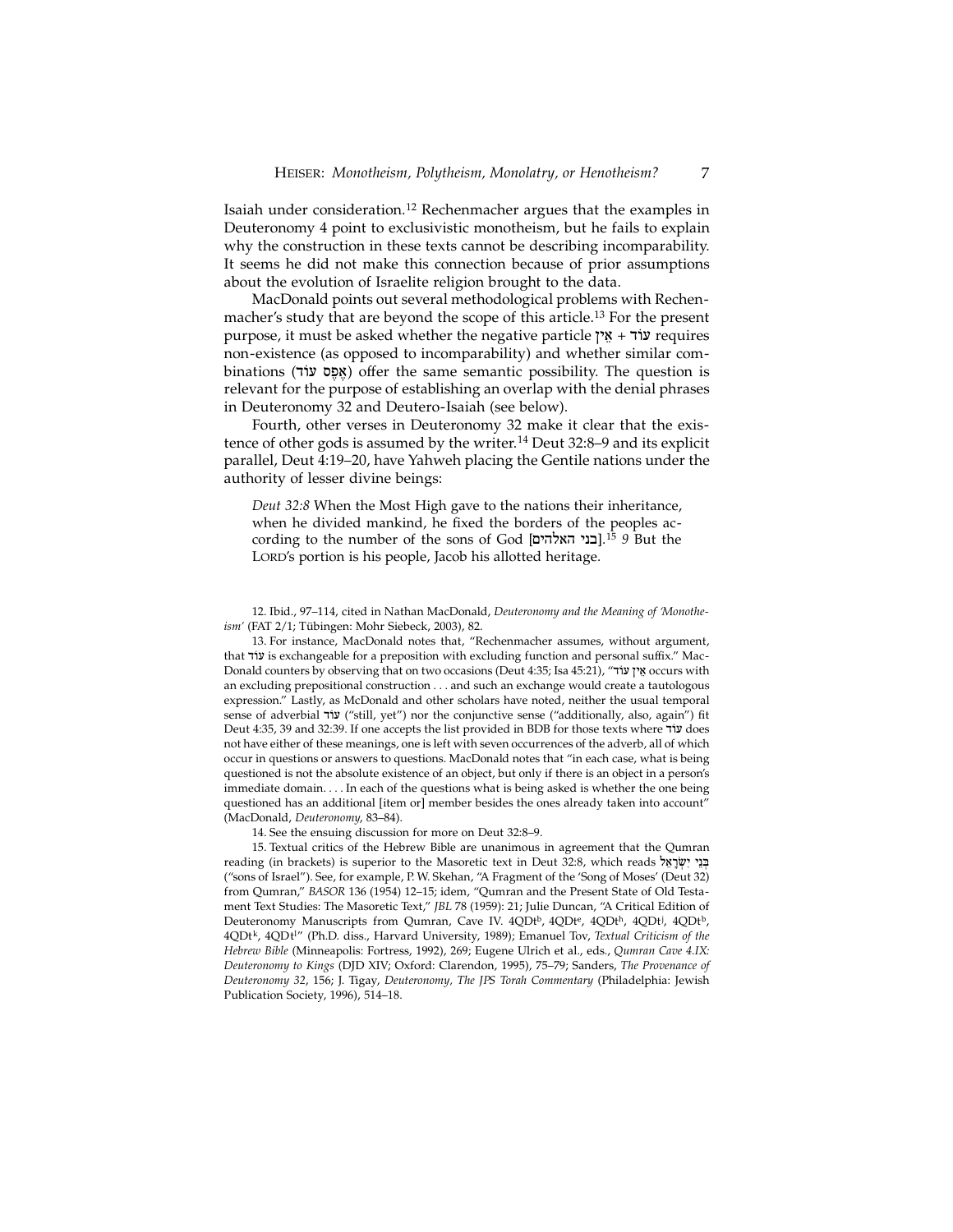*Deut 4:19* Lest you lift up your eyes to heaven, and when you see the sun and the moon and the stars, all the host of heaven, you be drawn away and bow down to them and serve them, whom the LORD your God has allotted to all the peoples under the whole heaven. *20* But the LORD has taken you and brought you out of the iron furnace, out of Egypt, to be a people of his own inheritance, as you are this day.

Some scholars seek to argue that the "sons of God" and "host of heaven" in the passages refer *only* to idols or astronomical bodies.16 This issue will be discussed in more detail below in another section of this article. At this juncture, attention need only be drawn to Deut 32:17, a text that, alluding to the failures of Israel in disobeying the warnings of Deut  $4:19-20$ ,  $17$  quite clearly has Moses referring to the other אלהים as evil spiritual entities (שְׁדִים): "They [Israel] sacrificed to demons (לֹשֵׁדִים) who are not God (אלה),  $^{18}$ to gods (אלהים) they did not know; new ones that had come along recently, whom your fathers had not reverenced."

While these lesser µyhIløa"are linked to the statues that represented them in the mind of their worshippers (Deut 4:28; 7:25; 28:64), these beings must be considered real spiritual entities. Indeed, it cannot be presumed that ancient people considered a humanly fabricated statue or fetish object to be identical with the god in whose likeness it was fashioned. As one scholar of ancient cult objects notes:

When a non-physical being manifested in a statue, this anchored the being in a controlled location where living human beings could interact with it through ritual performance. . . . In order for human beings to interact with deities and to persuade them to create, renew, and maintain the universe, these beings had to be brought down to earth.... This interaction had to be strictly controlled in order to avoid both the potential dangers of unrestricted divine power and the pollution of the divine by the impurity of the human world. While the ability of deities to act in the visible, human realm was brought about through their manifestation in a physical body, manifestation in one body did not in any sense restrict a deity, for the non-corporeal essence of a deity was unlimited by time and space, and could manifest in all its "bodies," in all locations, all at one time.19

16. See below for "star language" in Deutero-Isaiah and a refutation of the approach that this language refers only to inanimate astronomical bodies.

17. For example, Deut 17:3; 29:25–26; 30:17; 31:16; 32:16.

18. Note that אֵלֹהֵ is singular, and so the translation "... who are not *gods*" is inaccurate. Such a translation is also awkward in light of the following plural  $x$ להים. Arguing that the µyhla were merely idols creates contradictions with other portions of Deuteronomy and the Hebrew Bible. See the ensuing discussion.

19. Gay Robins, "Cult Statues in Ancient Egypt," in *Cult Image and Divine Representation in the Ancient Near East* (ASOR Book Series 10; ed. Neal H. Walls; Boston: American Schools of Oriental Research, 2005), 1–2.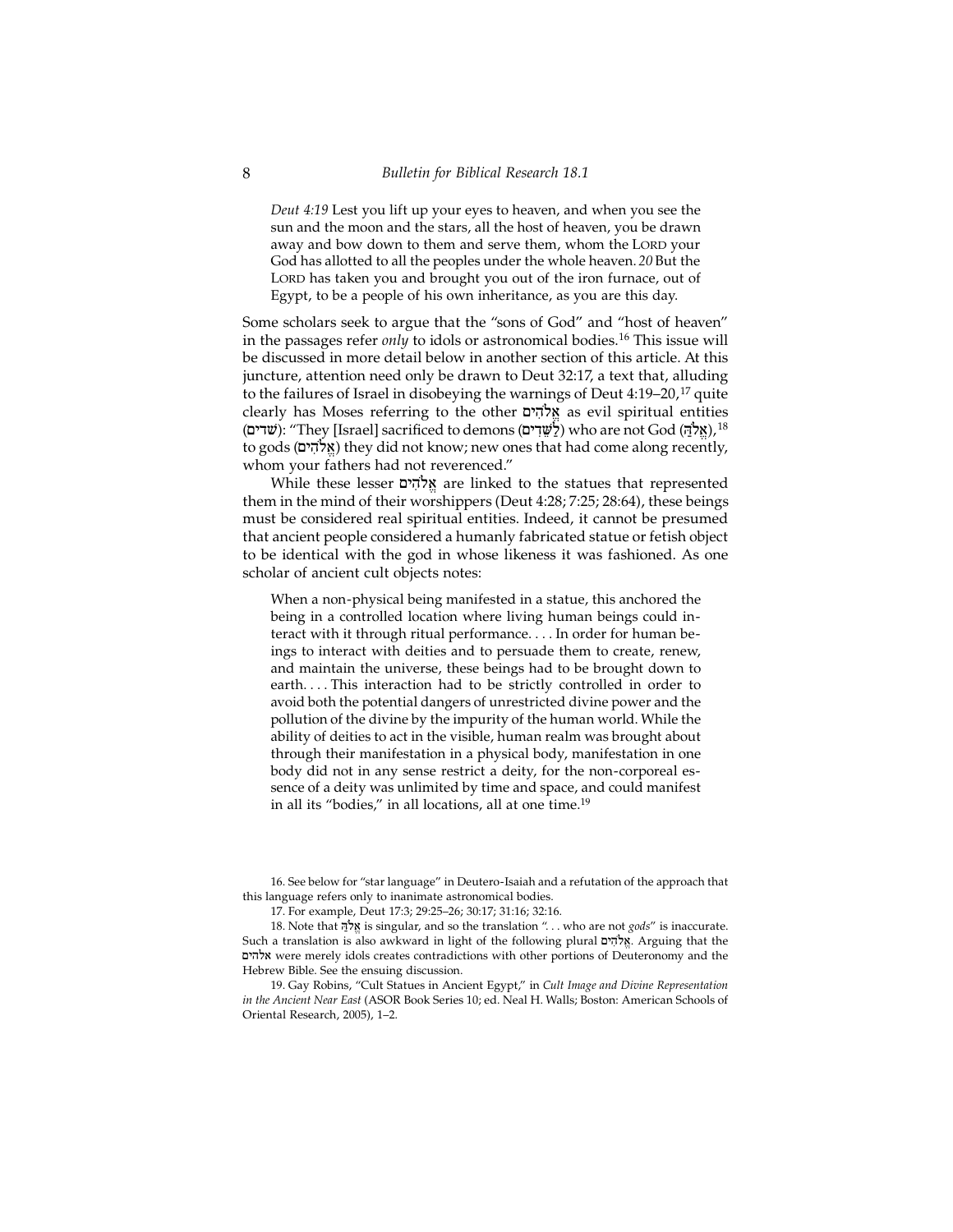To reject the reality of these entities in the Israelite worldview is to cast the canonical writer as someone who did not believe in the reality of demons, a position out of step with other canonical authors.

In addition to vv. 8–9 and 17, another portion of Deuteronomy 32 assumes the reality of other gods. Deut 32:43 is well known to textual critics, since the text-critical data make it abundantly clear that this verse was altered from its original form for theological reasons.<sup>20</sup> A comparison of the MT with  $4QDeutq$  demonstrates this (see table, p. 10). It is significant that MT lacks the second line, an explicit reference to divine beings (אֵלֹהִים), in what should be the first bicolon. MT also changes גּוֹיִם to אֲמַיָם. This alteration seems odd, but the motive becomes clear if  $w$ ימים is understood not as "heavens" but as "heavenly beings," a meaning found elsewhere in the Hebrew Bible.<sup>21</sup> This pairing was apparently deliberately eliminated to avoid the reference to other "divine beings."22 The canonical author demands the other gods, evil spiritual entities hostile to Israel, to bow before the incomparable Yahweh.<sup>23</sup>

20. Most, if not all, scholars hold that these changes came in the Hellenistic period. This conclusion is guided not by actual data but by the assumption that Israelite religion was steadily evolving toward an exclusivistic monotheism that rejected the existence of other gods after the exile. As this article details, this assumption has significant flaws. In terms of textual data, all that is known for sure is that the Qumran material, the oldest witness to this passage, contained references to other gods, whereas the later text of MT does not. The data says nothing about when the alteration of MT took place. In view of the abundant canonical and noncanonical postexilic and Hellenistic Jewish material in which the existence of other gods is assumed, it is far more coherent to postulate that these textual changes came much later during the period of textual "standardization" circa 100 C.E. One cannot argue that Hellenistic Judaism in particular considered such "demythologizing" a theological duty, for the LXX is often quite literal in passages where other gods are affirmed (e.g., Ps 82:1 [LXX 81:1]; 89:7 [LXX 88:7]). This means that the fact that certain LXX passages do soften language that points to other gods (see the next footnote) indicates only that *some* Jews felt uncomfortable with divine plurality, not that Judaism as a whole could not process such language in the context of the uniqueness of Yahweh. The abundant testimony to divine plurality in a divine council in the Qumran material (Heiser, "The Divine Council," 176–213) informs us that even the most conservative sects of Judaism in the first century might not object to the language of divine plurality. The Masoretic text rose to prominence only after centuries of textual *diversity* and not by "intrinsic factors related to the textual transmission, but by political and socioreligious events and developments" (Emanuel Tov, "Textual Criticism [OT]," in *Anchor Bible Dictionary* [ed. D. N. Freedman; New York: Doubleday, 1992], 6:407). The social and religious pressures that led to textual standardization in the first century C.E. are a much better milieu for these textual changes, and so the theological motivation behind them does not undermine the thesis of this article, it strengthens it.

21. The parallelism in both Job 15:15 and Jer 14:22 supports this translation. See also Alexander Rofé, "The End of the Song of Moses (Deuteronomy 32:43)," in *Deuteronomy: Issues and Interpretation* (ed. Alexander Rofé; New York: Continuum / T. & T. Clark, 2002), 50.

22. Arie van der Kooij, "The Ending of the Song of Moses: On the Pre-Masoretic Version of Deut 32:43," in *Studies in Deuteronomy in Honor of C. J. Labuschagne on the Occasion of his 65th Birthday* (ed. F. García Martínez, A. Hilhorst, J. T. A. G. M. van Ruiten, and A. S. van der Woude; VTSup; Leiden: Brill, 1994), 93. See also the comments of Tigay (*Deuteronomy*, 516).

23. The notion that this language is merely poetic—as though the use of poetry means the writer did not believe something expressed in poetry—is addressed briefly in the subsequent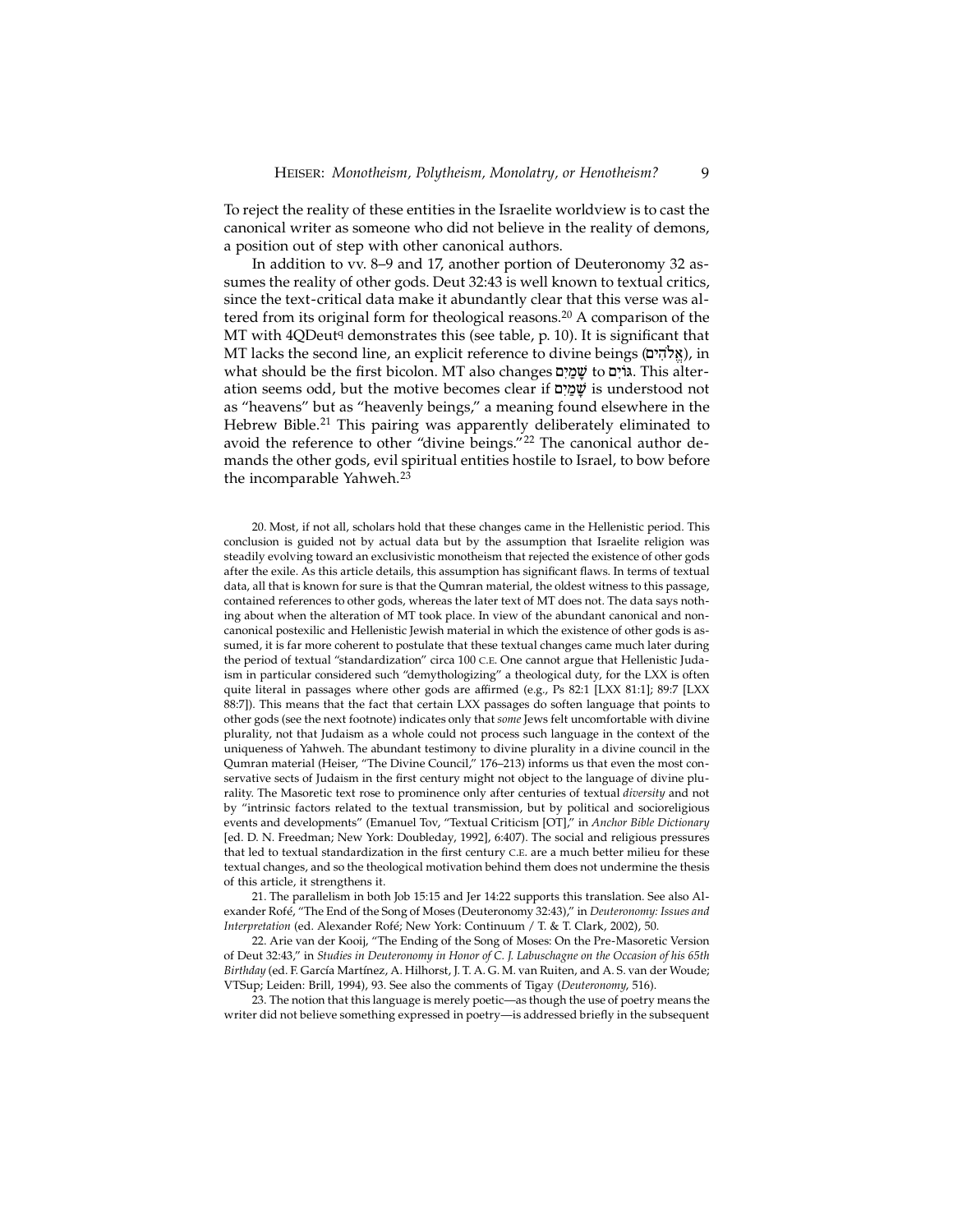| MT                              | 4ODeut <sup>q a</sup>                       |
|---------------------------------|---------------------------------------------|
| הרנינו גוים עמו                 | הרנינו שמים עמו                             |
| O nations, acclaim His people!  | Rejoice, O heavenly ones, <sup>b</sup> with |
|                                 | Him!                                        |
|                                 | והשתחוו לו צל אלהים                         |
|                                 | Bow down, all you gods, before              |
|                                 | Him!                                        |
| כי דם־עבדיו יקום                | כי דם בניו יקום                             |
| For he will avenge the blood of | For he will avenge the blood of             |
| his servants;                   | his sons;                                   |
| ונקם ישיב לצריו                 | ונקם ישיב לצריו                             |
| He will exact vengeance on his  | He will exact vengeance on his              |
| adversaries,                    | adversaries.                                |
|                                 | ולמשנאיו ישלם                               |
|                                 | He will repay those who hate                |
|                                 | him,                                        |
| וכפר אדמתו עמו                  | ויכפר אדמת עמו                              |
| And make atonement for his land | And make atonement for his                  |
| (and) his people.               | people's land.                              |

a. For the published text of 4QDeut<sup>q</sup>, see P. W. Skehan, "A Fragment of the 'Song of Moses' (Deut. 32) from Qumran," *BASOR* 136 (1954) 12–15; Eugene Ulrich, Frank Moore Cross and Sidnie White Crawford, eds., *Qumran Cave 4/IX: Deuteronomy, Joshua, Judges, Kings* (DJD 14; Oxford: Oxford University Press, 1996), 137-42, pl. 31. LXX agrees with 4QDeut<sup>q</sup> but adds yet another bicolon to the first as a secondary, explanatory gloss that softens the divine vocabulary by inserting angels into the parallelism (Tigay, *Deuteronomy*, 516–17).

b. See the discussion for this translation.

The denial phrases in Deuteronomy 4 and 32 must therefore be contextualized in light of the canonical book as a whole. The primary phrases of concern are אֲנִי אֲנִי הוּא and וְאֵין אֲנֹהִים עִמַּדִי. With respect to the former, in an Ugaritic text with parallel language Baal says: *ªa˙dy d ymlk ºl ªilm* ("I alone am the one who can be king over the gods").<sup>24</sup> This is certainly no statement for exclusivistic monotheism at Ugarit! The phrase points to incomparability—only Baal among all the other gods of the Ugaritic pantheon was El's co-regent. More will be said about this phrase in the ensuing discussion of Deutero-Isaiah.

With respect to אֲנִי הוֹא אֲנִי in Deut 32:39, the most thorough work is that of C. H. Williams.<sup>25</sup> This study concluded that these are not statements of sole self-existence or divine interchangeability ("I am the same").

discussion. For now it is sufficient to note that having the canonical writer claim Yahweh is superior to beings that the writer didn't believe existed would be vacuous praise.

<sup>24.</sup> *KTU* 1.4.vii.49–52.

<sup>25.</sup> C. H. Williams, *I Am He: The Interpretation of ªAni Huª in Jewish and Early Christian Literature* (WUNT 2/113; Tübingen: Mohr Siebeck, 2000), 39–52.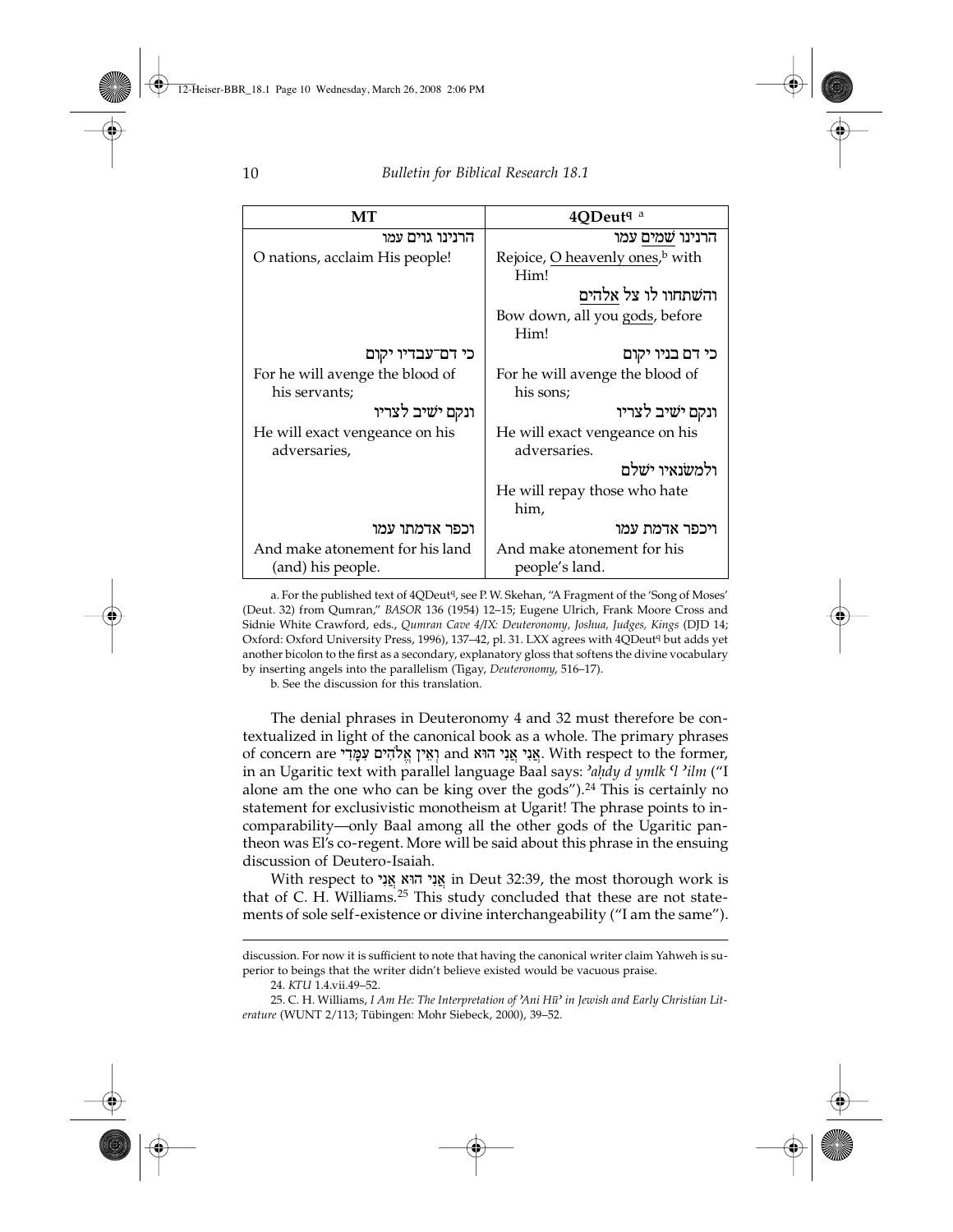As such, אֵנִי הוּא אֵנִי cannot be construed as an expression that inherently denies the existence of other deities. Sanders adds, "On the basis of this colon alone it is difficult to decide if it is a claim for the absoluteness of Yahweh (i.e., the existence of other gods is denied), or the incomparability of Yahweh."<sup>26</sup> The solution seems to lie in balancing the colon וְאֵין אֱלֹהִים עִמֲּדִי ("there is no god besides me") with the phrase וְאֵין מְיַדִּי מֲצִיּל ("there is none that can deliver out of my hand"). Hence a comparison is again being made: Yahweh's ability versus the ability of opposing gods. Sanders says elsewhere:

How do we translate "עמדי? Theoretically 'with', 'beside', and 'like' are our options. In other parts of the song the existence of other gods is not denied but they are regarded as powerless; cf. v. 31, 37–38, 43a (4QDtq). This circumstance seems to render the translation 'with' less convincing. It is the incomparability [of God] . . . that is confessed here. The phrase יְאֵין אֱלֹהִים עְמֵּדִי must have virtually the same meaning as the far more common expression of YHWH's incomparability by the phrase . . . אין כ $\cdot$ . The possibility of translating אין 'like' is also suggested by some Ugaritic evidence. . . . In *KTU* 1.6:i.44–45 Ilu and Athiratu are comparing various candidates for Ba'alu's succession. Ilu rejects one of them, stating: *dq ªanm l yr˛ ºm bºl l yºdb mr˙ ºm bn dgn* ktmsm ("One of feeble strength cannot run like Ba'alu, one who knuckles down cannot poise the lance like the son of Daganu"; lines 50–52). Since at this moment Baºalu is not among the living anymore, the translation 'with' is obviously unacceptable here. It has long been perceived that 'like' is the preferable translation.<sup>27</sup>

The point above regarding the relationship between Yahweh's incomparability and his *uniqueness* is an important one. The fact that there is no deity who can save those whom Yahweh has targeted for judgment speaks to both aspects. This uniqueness in turn compels the confession that Yahweh alone is the "true" God (Jer 10:10). This is the heart of Israel's theology.

As one scholar recently noted in a work on the question of monotheism in Deuteronomy:

[T]he belief in one God is the central issue in the theology of Deuteronomy. In later times, the monotheistic statements of Deuteronomy (esp. 4:35, 39; 6:4; 7:9; 32:39) are used by the monotheistic religions of Late Antiquity, Judaism and Christianity, to support their argument against those who did not believe in one God. . . . As far as the belief in one God is concerned, Deuteronomy is not concerned with a theoretical monotheism, but rather gives a confession of faith. The monotheism of Deuteronomy emerged from the struggle against *idolatry*. Moreover, the decline of Israel is attributed to the following of other

27. Ibid., 238; cf. n. 788 (emphasis mine). On the Ugaritic evidence, see also Johannes C. de Moor, *The Seasonal Pattern in the Ugaritic Myth of Baºlu According to the Version of Ilimilku* (AOAT 16; Kevelaer: Butzon & Bercker / Neukirchen-Vluyn: Neukirchener Verlag, 1971), 203.

<sup>26.</sup> Paul Sanders, *The Provenance of Deuteronomy 32* (Leiden: Brill, 1996), 226.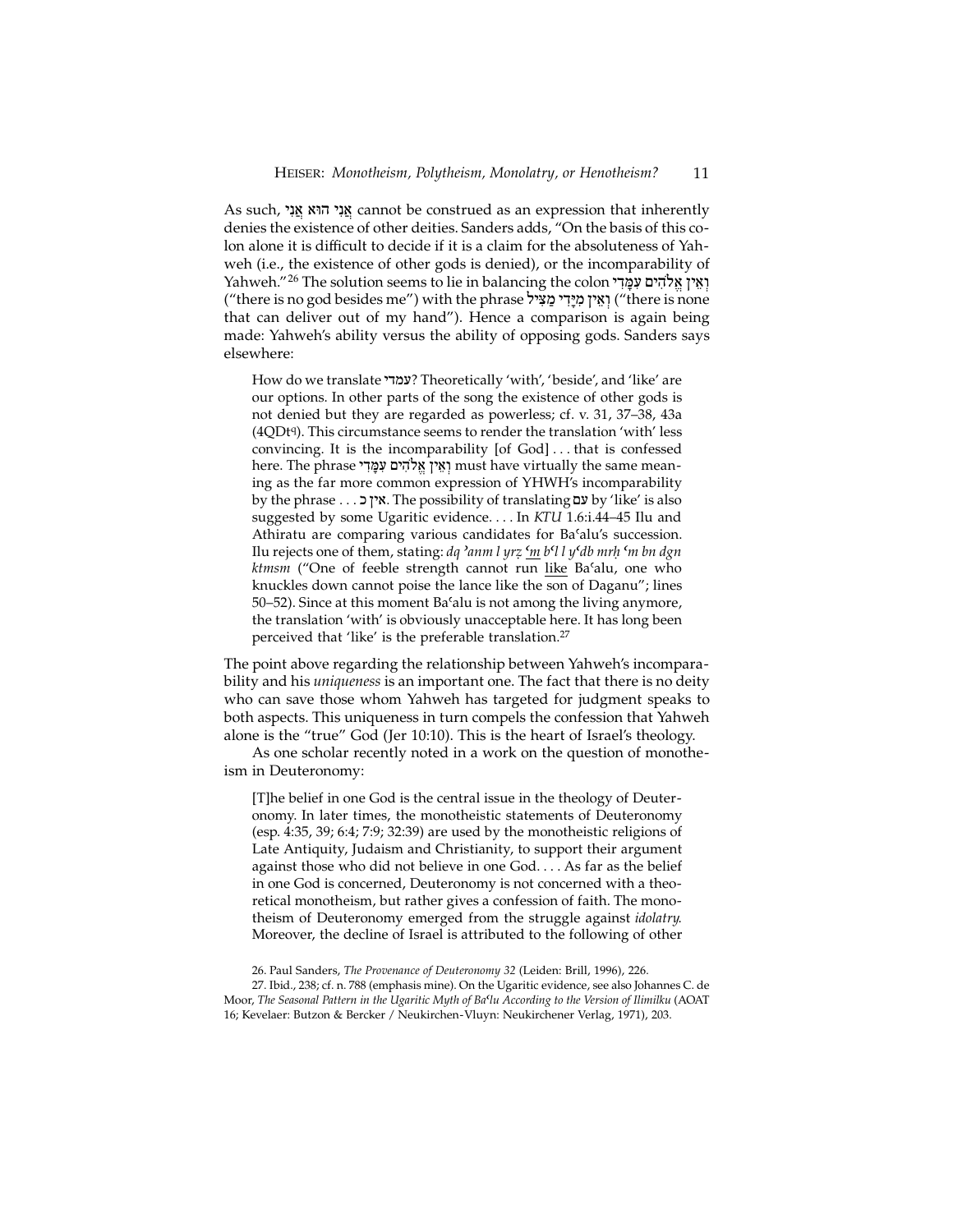gods. *The existence of other gods is not denied, however, only their power and significance for Israel*. 28

If one sees a link between the composition of Deuteronomy and the Deuteronomistic History, the case for understanding these kinds of phrases in terms of incomparability rather than denial of existence becomes even stronger. The absence of any unmistakable denial of the existence of other gods in Deuteronomy and the Dtr literature is bolstered by a study of the concept of alien deities in that material by Yair Hoffman.<sup>29</sup> Hoffman studied the occurrence and distribution of אלוהים אחרים, and גאלוהים אחרים, and discern whether Israel's faith reflected a monotheism that denied the existence of other gods, or if such phrases denoted only a difference in perspective ("they are *other* gods since they are not *ours*").30 Based on the infrequent number of occurrences and their distribution, Hoffman concluded the first two phrases could not decisively answer the question. The third phrase, the most relevant to the study, resulted in more clarity. By way of summation, Hoffman found:

The qualifying phrase אלוהים verifies that by the phrase אלוהים µyrja Dtr did not intend a conclusive denial of deities other than Yahweh. . . . I suggest that the creation of the expression אלוהים אחרים reflects Dtr's vague feeling that a term was needed which could express the dichotomy, though not absolute contradistinction, between Yahweh and all other gods. . . . The creation of a term was vital for the Dtr who wanted to contrast other deities with Yahweh not on the level of existence, but on the level of potency. . . . Thus the concept of "other gods" expressed by the term אלוהים אחרים is that they exist, they may even be "helpful" for their natural worshippers, but not for Israel, which can be helped only by Yahweh. Such a concept of other gods leads indirectly to the belief that Yahweh is mightier than the other gods, and therefore it is not only immoral but stupid for Israel to transgress his covenant. The concept of the sovereignty of Yahweh over all deities, though not his exclusiveness, and the idea that it is legitimate for each nation to worship its own gods, are well attested in Deut 4:19–20. Here Israel is warned not to worship the sun, the moon, and the stars, "whom the Lord has allotted (חלק) unto all nations under the whole world.<sup>31</sup>

To summarize, the confessional statements of Deut 4:35, 39 and 32:12, 39 must be viewed against the backdrop of the Most High's dealings with

28. J. T. A. G. M. van Ruiten, "The Use of Deuteronomy 32:39 in Monotheistic Controversies in Rabbinic Literature," in *Studies in Deuteronomy in Honor of C. J. Labuschagne on the Occasion of his 65th Birthday* (ed. F. García Martínez et al.; Leiden: Brill, 1994), 223 (emphasis mine).

29. Yair Hoffman, "The Concept of 'Other Gods' in Deuteronomistic Literature," in *Politics* and Theopolitics in the Bible and Postbiblical Literature (ed. Henning Graf Reventlow, Yair Hoffman, and Benjamin Uffenheimer; JSOTSup 171; Sheffield: JSOT Press, 1994), 66–84.

30. Ibid., 71. Emphasis is the author's.

31. Ibid., 71–72.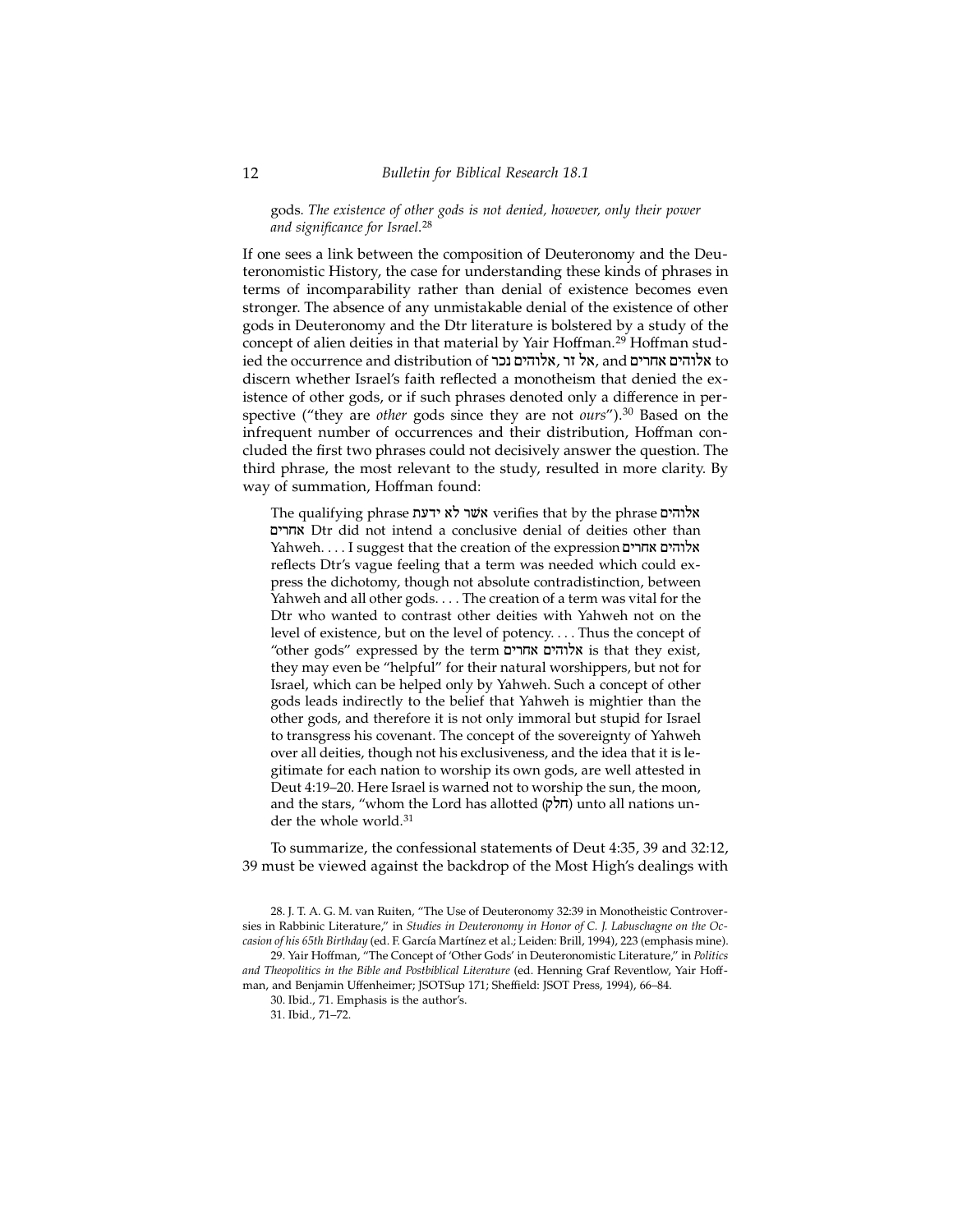the Gentile nations and the gods he appointed to govern them. It would be nonsensical to conclude that Deut 4:19–20 and 32:8–9 show Yahweh giving the nations up to the governance of non-existent beings. The writer is not suggesting in turn that Yahweh allotted non-existent beings to the nations so as to explain why the nations outside Israel worship non-existent beings. The implication is that the declarations of Deut 4:35, 39 and 32:12, 39 are best understood as reflecting a worldview that accepted the reality of other gods, along with Yahweh's utter uniqueness among them, not a worldview that denied the existence of lesser אֵלֹהִים. The same picture emerges in Deutero-Isaiah.

#### 1.3. *Deutero-Isaiah*

Nearly fifty years ago, James Barr noted that in no case did Deuteronomy deny the existence of other deities. Barr suggested that, in view of the use of identical phrasings, the same could be said for (Deutero-) Isaiah:

It may also be asked whether the question of mere existence [of other gods] is as important as has been commonly held for those later texts such as Deutero-Isaiah which are supposed to maintain the fullest type of monotheism. When we read in Psalm 14:1 that the fool has said in his heart אֵין אֱלֹהִים, we are commonly agreed that the foolish man is no absolute atheist asserting the non-existence of God; he is denying his significance, refusing to reckon with God. Is it not possible to understand in much the same way those places where Deutero-Isaiah uses the same negative particle?"32

Deutero-Isaiah is consistent with Deuteronomy since the phrases in his work on which scholars depend for arguing other gods do not exist, are the same, or are similar to those just discussed in Deuteronomy 4 and 32. There is also solid evidence that Isaiah utilizes the worldview of Deuteronomy 4 and 32, as well as Psalm 82. If so, then his alleged denials of the existence of other gods must be contextualized by his broader theology.

To begin, scholars of the book of Isaiah have long recognized the presence of the divine council in the book of Isaiah, particularly Isa 40:1–8:33

32. James Barr, *The Problem of Israelite Monotheism* (TGUOS 17; Glasgow: Glasgow University, 1957–1958), 53–54.

33. See, for example, H. H. Rowley, "The Council of Yahweh," *JTS* 45 (1944): 151–57; Kingsbury, "Prophets and the Council of Yahweh," 279–86; Polley, "Hebrew Prophecy Within the Council of Yahweh," 141–56; Christopher R. Seitz, "The Divine Council: Temporal Transition and New Prophecy in the Book of Isaiah," *JBL* 109:2 (1990): 229–47; Frank Moore Cross, "The Council of Yahweh in Deutero-Isaiah," *JNES* 12 (1953): 274–77; Martti Nissinen, "Prophets in the Divine Council," 4–19. Two features of Isa 40:1–8 demonstrate the presence of the divine council. First, there are several plural imperatives in vv. 1 (אֲתָּאוּ "console"), 2 ( 'קִבּוֹל ... וַקְרָאוּ "speak . . . and call"), and 3 (שְׁנוּ . . . "שָׁרוֹ; "prepare . . . make straight") as well as plural suffixes (v. 1, לֵאלֹהֵיכֵם [note the masculine 2pl], "your God"; v. 3, לֵאלֹהֵינוּ "for our God"). The commands are issued to an unseen audience and require actions that cannot be fulfilled by earthly addressees. Seitz and others have pointed out that interpreting  $\mathcal{W}$ as a vocative is ruled out by the parallel עֵל־לֵב יְרוּשָׁלַם, which is clearly the intended object and not a vocative. See especially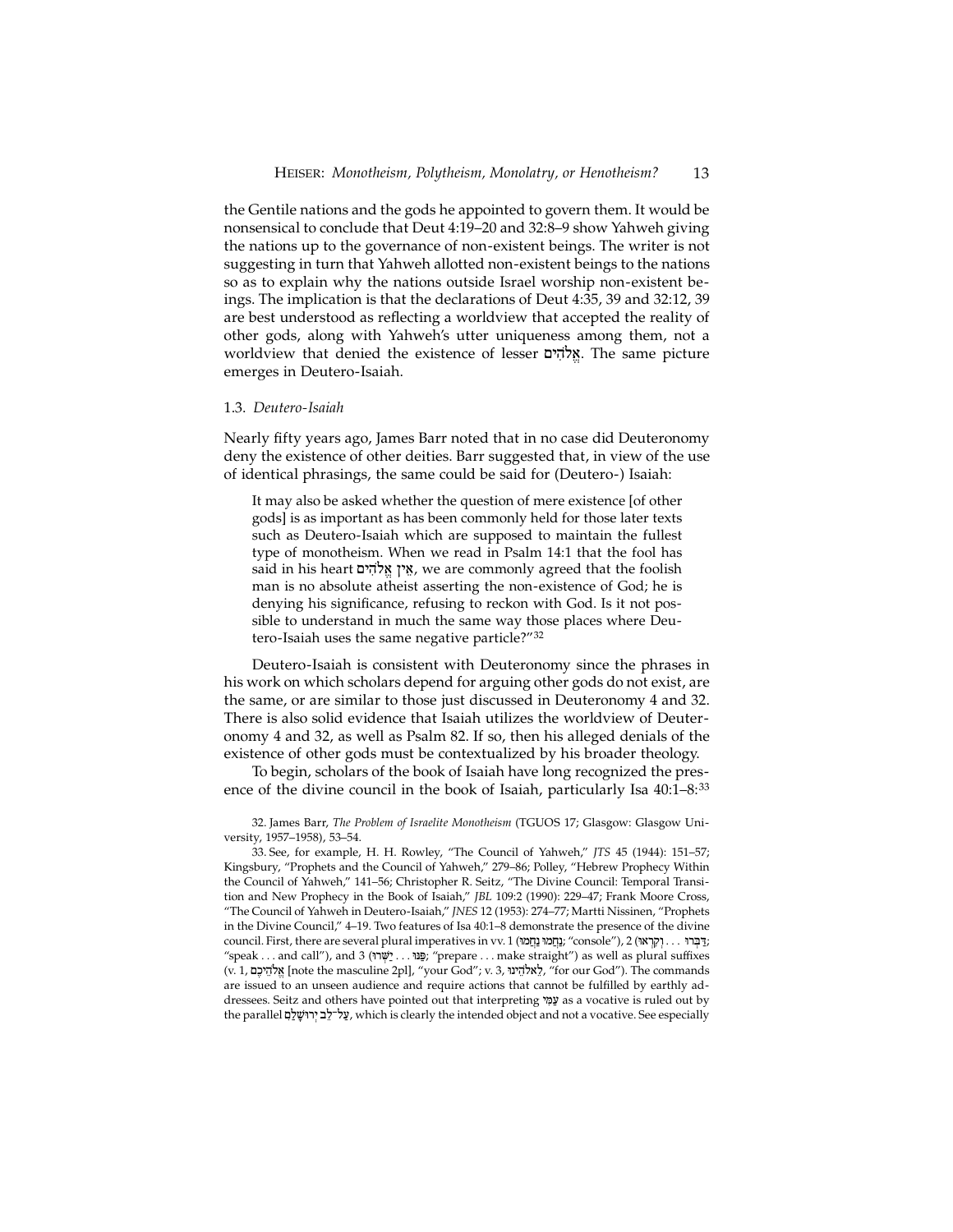Scholars have also taken note of the familiar mythological motifs in the book associated with Yahweh's assembly—the same sort of "star" language referring to divine beings noted in the discussion of Deuteronomy 4 and 32. For example, consider Isa 40:22–26:

*22* (It is) he that sits / is enthroned upon the circle of the earth, and its inhabitants (are) as grasshoppers; he stretches out the heavens as a curtain, and spreads them out as a tent in which to dwell. *23* He brings princes to naught; the rulers of this world he makes as nothing. *24* No sooner are they planted, no sooner are they sown, no sooner do they take root in the ground, than he blows on them and they wither, and a whirlwind sweeps them away like chaff. *25* "To whom will you compare me? Or who is my equal?" says the Holy One. *26* Lift up your eyes to the heights and see: who created these? He who brings out their host by number, calling them all by name; by the greatness of his might, and because he is strong in power not one is missing.

This passage is intriguing on several levels. The reference to the "circle of the earth" (v. 22; הוּג הַאֲרֶץ) and "stretching out (הַגּוֹטֶה) the heavens as a tent (פָאֹהֵל) in which to dwell" (v. 22) are overt references to the mythological dwelling of El.<sup>34</sup> Likewise, the imperative to lift up the eyes "to the heights" (µ/rm:) in context with these references speaks of the dwelling of El, the place where the old council gods meet with the high God.

The wording of Isa 40:23 is of special interest: "He brings princes to naught; the rulers of this world he makes as nothing." The word for "princes" here is not the familiar and expected  $\ddot{v}$ , but רוֹזנים, a word that is certainly within the semantic range of *royal sons*. <sup>35</sup> This becomes noteworthy once it is recalled that in Ugaritic religion *divine* royal sons bore the

יִשְׁרוּ בַּעֲרָבָה מִסְלֵּה the ensuing description of this activity in vv. 4–5. Second, there is alternation of speakers in vv. 1–6. The speaker who issues the plural imperatives of vv. 1–2 is presumably Yahweh (addressing his divine court), due to the fact that he refers to the inhabitants of Jerusalem as "my people" and pronounces the sins of those people as having been pardoned. The speaker changes in v. 3, where a voice from the assembly who has just heard the instruction of Yahweh calls out (to plural addressees again) to make preparation for the arrival of Yahweh and his glory (v. 5). This heavenly voice then addresses another personage with a singular imperative (v. 6a, . . . אָמֶר קְרָא אמָר קְרָא, "a voice said, 'call . . .'"). The text-critical issue in Isa 6:8, which involves a difference in grammatical person of the verb, affects only the potential identification of the herald, not the plurality of the audience in the scene (see Seitz, "Divine Council," 238–46).

<sup>34.</sup> Habel notes, "The heights of that horizon [*˙ûg*] are the cosmic North, the traditional mythological abode of the gods" (Norman C. Habel, "He Who Stretches Out the Heavens," *CBQ* 34:4 [1972]: 417–18). See also Luis I. J. Stadelmann, *The Hebrew Conception of the World: A Philological and Literary Study* (AnBib 39; Rome: Pontifical Institute, 1970), 42–43, 126; E. Theodore Mullen, *The Divine Council in Canaanite and Early Hebrew Literature* (HSM 24; Missoula, MT: Scholars Press, 1980), 195–98; F. M. Cross, *Canaanite Myth and Hebrew Epic*, 36; Marjo C. A. Korpel, *A Rift in the Clouds: Ugaritic and Hebrew Descriptions of the Divine* (Münster: Ugarit-Verlag, 1990)*,* 376–82.

<sup>35.</sup> The word רֹוֹזְנִים is a Qal masculine plural participle from רזן. The verb occurs elsewhere for royalty in Judg 5:3; Ps 2:2; Prov 8:15; 31:4; Hab 1:10.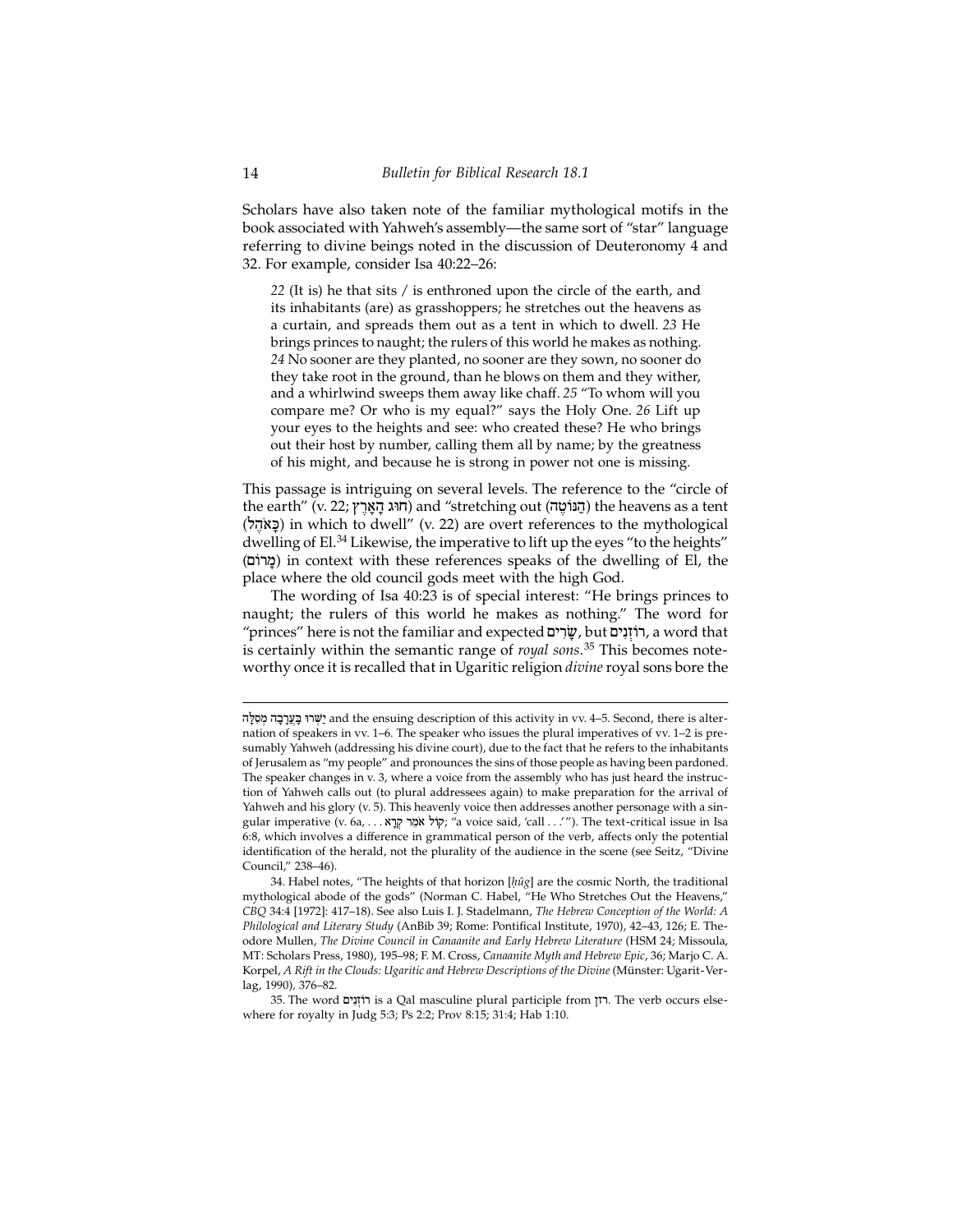title *tp†*,36 the philological equivalent to fpv, the same term used in Psalm 82 for the gods who were judging (עֲד־מַתַי תִּשְׁפָּטוּ־עֲוָל ) the nations unjustly (cf. Deut 4:19–20 and 32:8–9).

To deny that Deutero-Isaiah has the same "starry" sons of God in view here, one has to argue that the prophet is referring exclusively to literal astronomical bodies. This assertion is difficult to defend, since the result of that choice is that Isaiah is describing how God commands chunks of rock and balls of gas, which somehow affect events on earth—specifically the corrupt judgment of Psalm 82. To say the least, this smacks of modern astrology. It is much more coherent to have Isaiah accepting the worldview of Psalm 82 as including a council lesser אֱלֹהִים who can in no way compare to Yahweh.

As in the case of Deuteronomy, it also cannot be argued that Deutero-Isaiah uses this star language with reference *only* to humanly fabricated idols that might depict astral deities. The star language of Isaiah 40 provides no hint that the writer was speaking of manufactured physical objects. Moreover, elsewhere Deutero-Isaiah informs us that the object and the deity were not identical. The statement in Isa 46:1 that "Bel bows down; Nebo stoops; their idols are on beasts and livestock" suggests a distinction between the two. Bel and Nebo are powerless to avoid "their images" being carried off into captivity. As with all the passages heretofore considered, the writer's point in Isaiah 46 is Yahweh's incomparability (46:5), not the non-existence of the other gods. Unlike Bel and Nebo, whose images can be carried off, Yahweh, who has no image, has carried the nation of Israel since its birth, and will carry them out of Babylon (46:1–4).

It is against this backdrop and the larger scope of Deuteronomy that Isaiah's "none besides me" statements must be understood. Failure to do so leaves one with inner-biblical and logical contradictions. There are three primary passages to which scholars appeal to assert Isaiah denied the existence of other gods:

*Isa 43:10–12 10* "You are my witnesses," declares Yahweh, "and my servant whom I have chosen, that you may know and believe me, and understand that I am He (אֲגִי הוֹא). Before me no god was formed (לפני לא־נוֹצר), neither shall there be after me. 11 I, I am Yahweh, and besides me there is no savior (וַאִין מִבַּלְעָדִי מוֹשִׁיעַ). *12* I declared and saved and I proclaimed, when there was no strange (god) among you: and you are my witnesses," says Yahweh, "that I am God."

*Isa 44:6–8 6* Thus says Yahweh the King of Israel, and its Redeemer, Yahweh who creates the hosts: "I am the first, and I am the last; and besides me there is no god (וּמְבַּלְעָדֵי אֵין אֱלֹהִים). *7* Who is like me? Let

36. Lowell K. Handy, *Among the Host of Heaven: The Syro-Palestinian Pantheon as Bureaucracy* (Winona Lake, IN: Eisenbrauns, 1994), 113; Cyrus H. Gordon, "*tp†*," *Ugaritic Textbook: Glossary, Indices* (revised reprint; AnOr 38; Rome: Pontifical Biblical Institute, 1998), 505–6; Nicholas Wyatt, "Titles of the Ugaritic Storm God," *UF* 24 (1992): 422. Wyatt in particular notes that *tp†* may be taken as referring to "ruling" (*mlk*).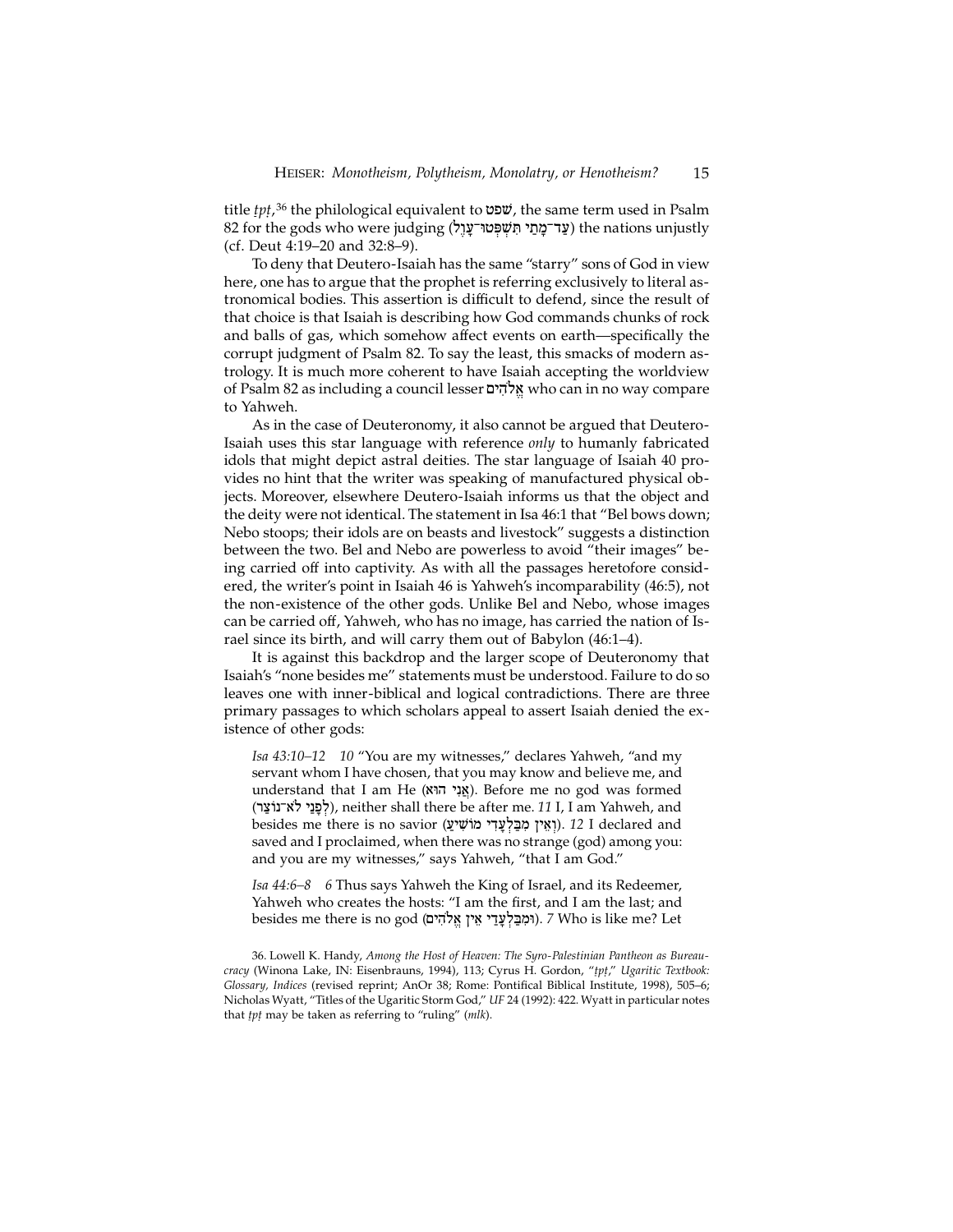him proclaim it, let him declare and set it forth before me. Who has announced from of old the things that are coming? Let them tell me what is yet to be. *8* Fear not, neither be afraid; have I not told you from of old and declared it? And you are my witnesses. Is there a god besides me (הֵיֵּשׁ אֵלוֹהַ מִבַּלְעָדִי)? There is no Rock; I know not any."

*Isa 45:5–7, 14, 18, 21–22* 5 "I am Yahweh, and there is no other (אֵין עוֹד), besides me there is no God (עוֹדְאֵין אֱלֹהִים): I gird you, though you do not know me, *6* that men may know, from the rising of the sun and from the west, that there is none besides me; I am Yahweh, and there is no other (וֹאֵין עוֹד). *7* I form the light and create darkness; I make prosperity and create calamity: I Yahweh do all these things." *14* Thus says Yahweh: "The wealth of Egypt, and merchandise of Ethiopia and of the Sabeans, men of stature, shall come over to you and be yours; they shall follow you; in chains they shall come over and fall down before you; they shall make supplication to you, saying, 'God is with you only, and there is no other, there is no god besides him' (µyhIløa"sp<a<d/[ ˆyaEw])." *18* For thus says Yahweh, who created the heavens—he is God—who formed the earth and made it; he hath established it; he did not create it a chaos; he formed it to be inhabited. "I am Yahweh; and there is no other (וְאֵין עוֹד)." 21 Declare and present your case; let them take counsel together! Who told this long ago? Who declared it of old? Was it not I, Yahweh? And there is no other god besides me; a just God and a Savior; there is none besides me (אֵין זוּלַתִּי). *22* Turn to me and be saved, all the ends of the earth! For I am God, and there is no other (וְאֵין עוֹד).

The following eleven "denial phrases" can be drawn from the above passages in Isaiah—phrases that are either identical or nearly identical to those found in Deut 4:35, 39 and 32:12, 39:

- וַאֵין מִבַּלְעַדִי מוֹשִׁיעַ
- ומבלעדי אין אלהים) (2)
- :פְּיָשׁ אֱלוֹהַ מִבְלְעֲדֵי וְאִין צוּר בַּל־יָדָעְתָּי
	- וּאִין־עוד אֱלֹהִים מִבַּלְעֲדַי
		- ווּלַתִי אֵין אֱלֹהִים (5)
			- $\mathbf{y}$ ין זולתי:  $(6)$ 
				- רְאֵין עוֹד (7)
		- וְאֵין עוֹד אֶפֶס אֱלֹהִים
			- רי־אֵפֵס בִּלְעֲדַי $(9)$ 
				- יִאֵין בָּכֶם זָר $(10)$
			- וואר ה' בילא־נוֹצַר אַל (11)<br>בְּנַיַּ לֹא־נוֹצַר אַל

The first observation is that the prepositions (זולתי, [מ] בלעדי), the adverb אפס, and the adverbial phrase ואין עוד, in the above list are interchangeable. In Isa 45:6, אין עוד is juxtaposed with both אפס and אין עוד. In like manner, Isa 45:21 has yd[lbm in tandem with ytlwz and dw[ ˆya. These interchanges allow an important methodological consideration. In some cases the con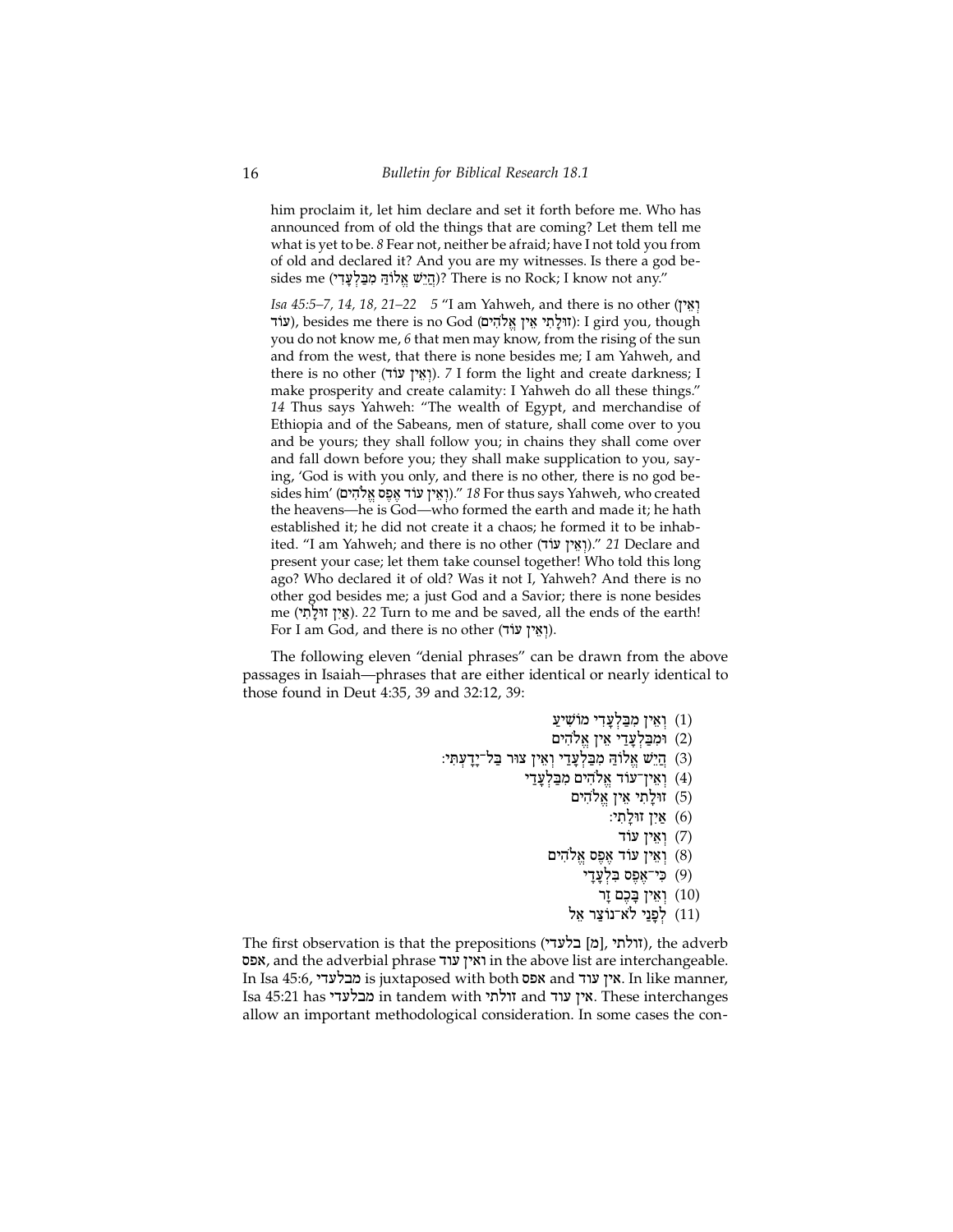struction containing an excluding preposition or the adverbial phrase found in Deut 4:35, 39 and 32:12, 39 is identical to those occurring in denial phrases in Isaiah. On other occasions, a semantically congruent preposition or adverb is used by the author. In order for one to argue that the denial phrases indicate one thing in Deuteronomy (other gods are real but are not Yahweh) and another in Isaiah (other gods do not exist at all), one would have to produce distinctive prepositions or adverbs in these syntactical structures or different "negative particle plus excluding preposition or adverb" constructions. This is not where the data leads.

Phrases 1 through 4 in our listing each have the negative particle  $\gamma$ and the preposition הַיֵּשׁ in common (save for number 3, where הַיֵּשׁ forms a rhetorical question with an expected negative answer instead of ˆya). Deut 4:35 utilizes this same combination (אֵין עוֹד מְלִבְדוֹ; "there is none besides him"). Deut 32:39 echoes the same thought, albeit with a different preposition (אֵין אֱלֹהִים עִמֲדִי; "there is no God besides me"). In view of the earlier discussion that the wording of Deut 4:35, 39 and Deut 32:39 does not equate to a denial of the existence of other gods, on what grounds must we conclude that the same language in Isaiah means there are no gods?

Phrases 5 and 6 represent Isa 45:5, 21, and point to the use of the preposition זולתי to describe Yahweh's relationship to other gods (זולתי µyhIløa"; "besides me there is no god" and ytIl:Wz ˆyia"; "there is none [no god] besides me"). Isa 45:21 transparently correlates this phrase with the use of מבלעדי in tandem with אין עוד, the same combination as in Deut 4:35. This interchange elicits the conclusion that the negative particle with excluding ytlwz does not intend to tell the reader that no other gods exist, only that Yahweh is unique.

Moving on, the phrase אין עוד also occurs in numbers 7 and 8 in our list, thereby aligning those references with the incomparability statements of Deut 4:35, 39. In addition to what has already been said about this correlation, it should also be noted that in Isa 46:9 אין עוד 26:9 w occurs in parallel with **x**<sup>r</sup> followed by the comparative preposition **כ**, which implicitly allows for the existence of other gods. The terms in the ninth phrase in our list, כִּי־אֵפָּס בִּלְעֲדֵי, have already been seen to overlap with terms in Deuteronomy. As a result, phrases 7 through 9 in our list are not evidence that Isaiah denies the existence of other gods.

Phrase number 10 comes from Isa 43:12 and reads יְאֵין בַּכֶם וַר among you there were no strange (gods)"). The distinct feature here is the word **I** coupled with the particle of negation, אֵין. This combination is found in Deut 32:12, which is presupposed in Deut 31:29.37 Due to its correlation with Deut 32:39 and Deut 4:35, 39, it cannot be argued that Deut 32:12 conveys the idea of exclusivistic monotheism. The syntactical overlaps once again compel us to rule out the tenth phrase.

This leaves only phrase number 11: לְפֵנֵי לֹא־נוֹצֵר אֵל. It is a claim of Yahweh's pre-existence with respect to all other gods; hence Yahweh is

<sup>37.</sup> Sanders, *Provenance of Deuteronomy 32*, 394.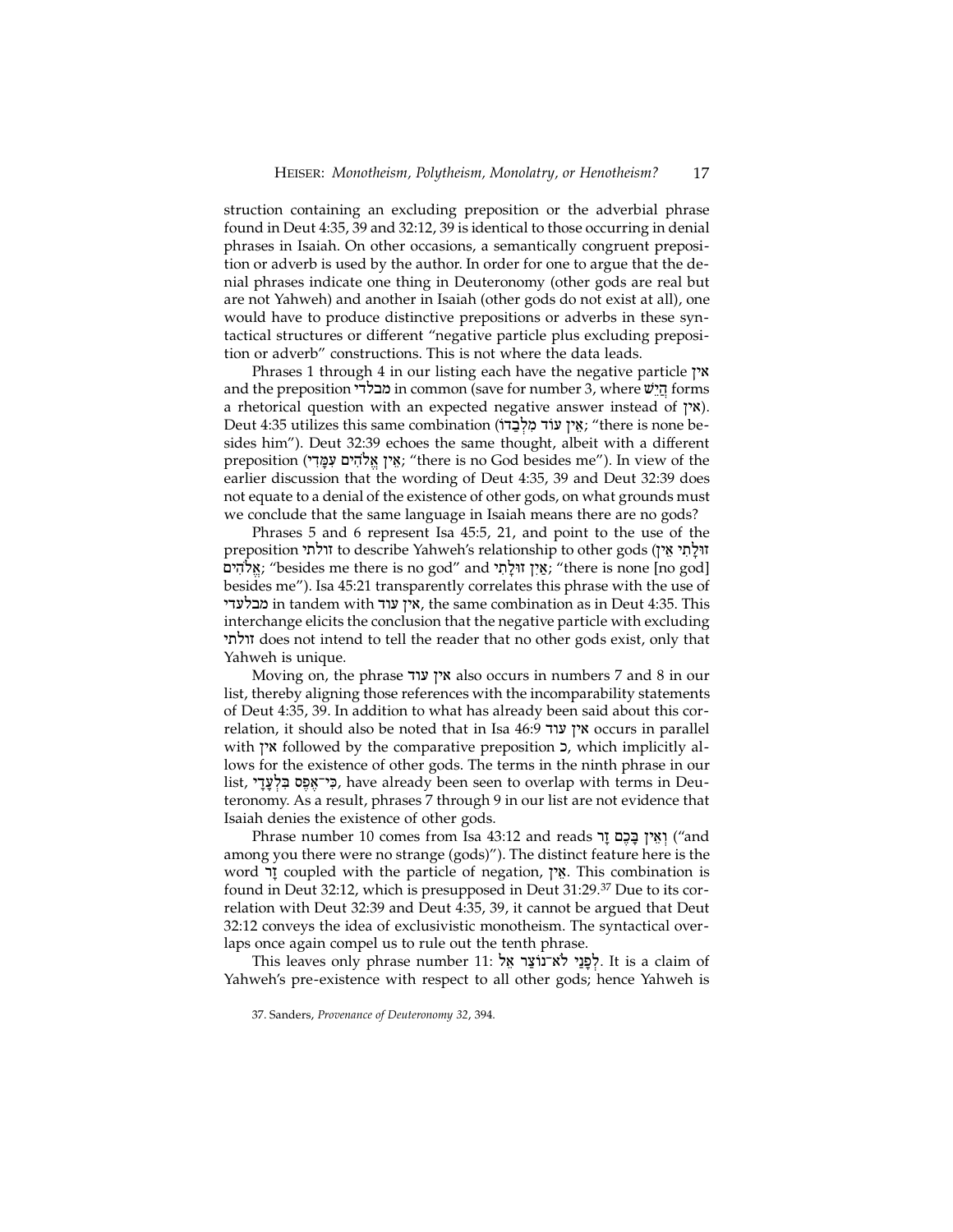incomparable among the gods. Yahweh, the One who created all the members of the heavenly host (cf. Neh 9:6; Isa 40:26; Ps 33:6), is ontologically pre-eminent. The phrase does not deny that Yahweh created other gods. There is no other god who can claim either creative power or chronological priority, and there will never be another like him.

Finally, Hebrew syntax aside, if one reads the denial statements in Deutero-Isaiah it is not difficult to discern *upon what basis* the denial language occurs*.* Is the language concerned with making the point that Yahweh is the only god who exists, or is the text intending something else? In Isa 43:10–12, it is Yahweh's claim to be alone in his pre-existence, his ability to save, and his national deliverance. In Isa 44:6–8 the focus is on certain attributes of Yahweh. In the texts from Isaiah 45, there are very obvious comparisons between Yahweh's deeds, justice, salvation, and deliverance of his children and the impotence of the other gods. All these passages are transparently concerned with *comparing* Yahweh to other gods—not comparing Yahweh to beings that do not exist; that would be empty praise indeed.

## 2. Traditional Concerns with Divine Plurality in Israelite Religion

Traditional approaches to affirmations of divine plurality in the Hebrew Bible are understandably motivated by theological concerns, most notably a perceived compromise of monotheism. The problem is one of language and its assumptions. On one hand, it is assumed that the modern person's definition of "monotheism" can rightly be imposed on the ancient Israelite mind. On the other hand, it is also assumed that any disconnect between the modern notion of "monotheism" and the theology of the ancient faithful Israelite can accurately be labeled with modern terms like "polytheism" or "henotheism."

### 2.1 *Psalm 82: Gods or Men?*

With these assumptions firmly in place, traditional objections to divine plurality usually take the form of appeals to the denial statements discussed above, casting the plural אֱלֹהִים of certain passages as human beings, or asserting that the other µyhIløa"are only idols. It is convenient to return to several verses in Psalm 82:

:מַזְמוֹר לְאֲסֵף אֱלֹהִים נְצֵב בַּעֲדַת־אֶל בְּקֵרֶב אֱלֹהִים יִשְׁפֹּט

God stands in the divine council; in the midst of the gods he passes judgment.

> אַגִי־אַמַרְתִּי אֱלֹהִים אַתֵּם וּבְנֵי עֵלְיוֹן כַּלְּבֵם: 6 י אַכֵן כְּאַדַם תְּמוּתוּן וּכְאַחַד הַשַׂרִים תְּפֹּלוּ:

6 "I said, 'you are gods, sons of the Most High, all of you'. 7 Therefore you shall die as humans do, and you shall fall as one of the princes.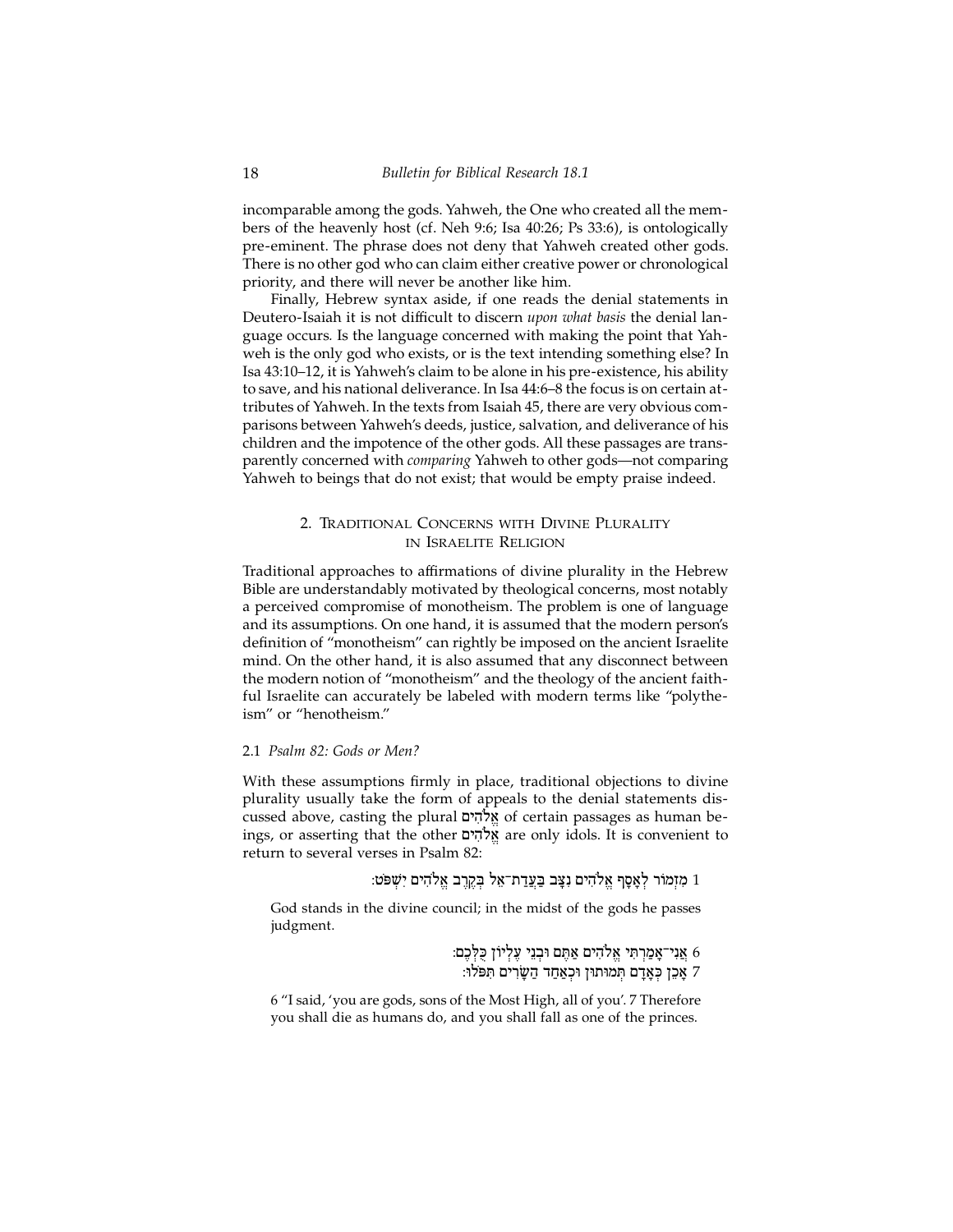In verse six, the plural אֱלֹהִים of 82:1 are referred to once again as אֱלֹהִים but are further identified as sons of the God of Israel (the Most High). It is well known that the phrases בְּנֵי אֱלֹהִים ,and בְּנֵי אֱלֹהִים have certifiable linguistic counterparts in Ugaritic texts to a council of gods under El, and that the meaning of these phrases in the Hebrew Bible points to divine beings.38 Traditional Christian and Jewish scholars have commonly argued that similar phrases, such as references to Moses as אֱלֹהִים (Exod 4:16; 7:1), Israel as Yahweh's "son" (Exod 4:23; Hos 11:1), and Israelites as "sons of the living God" (Hos 1:10 [Hebrew, 2:1]) inform us that the אֱלֹהִים of Psalm 82 are human rulers, namely, the elders of Israel.

As a number of other scholars have pointed out, this position is incoherent for several reasons. First, if the אֱלֹהָים in Psalm 82 are humans, why are they sentenced to die "like humans"? This sounds as awkward as sentencing a child to grow up, or a dog to bark. The point of v. 6 is that, in response to their corruption, the µyhIløa"will be stripped of their immortality at God's discretion and die as humans die. A clear contrast is intended by both the grammar and structure of the Hebrew text, saving us from such logic.39 Second, what is the scriptural basis for the idea that this psalm has God presiding over a council of *humans* that governs the nations of the earth? At no time in the Hebrew Bible did Israel's elders ever have jurisdiction over all the nations of the earth. In fact, other divine council texts such as Deut 32:8–9 have the situation exactly opposite—Israel was *separated* from the nations to be God's personal possession and the focus of his

38. There are several general phrases for a council of gods that provide a conceptual parallel with the Hebrew Bible: *phr ªilm*—"the assembly of El / the gods" (Gregorio Del Olmo Lete and Joaquín Sanmartín, "*phr*," *A Dictionary of the Ugaritic Language in the Alphabetic Tradition* (rev. ed.; trans. W. G. E. Watson; HONME 67; Leiden: Brill, 2003) 2:669; KTU 1.47:29, 1.118:28, 1.148:9 [hereafter, DULAT]); *phr bn ªilm*—"the assembly of the sons of El / the gods" (DULAT 2:669; KTU 1.4.III:14); *phr kkbm*—"the assembly of the stars" (DULAT 2:670; KTU 1.10.I:4; the phrase is parallel to *bn ªil* in the same text; see Job 38:7–8); *mphrt bn ªil*—"the assembly of the gods" (DULAT 2:566; see KTU 1.65:3; cf. 1.40:25, 42 along with *bn ªil* in 1.40:33, 41 and its reconstruction in parallel lines in the same text—lines 7, 16, 24; 1.62:7; 1.123:15). Of closer linguistic relationship to material in the Hebrew Bible are: *ºdt ªilm*—"assembly of El / the gods" (DULAT 1:152; see KTU 1.15.II: 7, 11); *dr ªil*—"assembly (circle) of El" (DULAT 1:279–80. See KTU 1.15.III:19; 1.39:7; 1.162:16; 1.87:18); *dr bn ªil*—"assembly (circle) of the sons of El" (DULAT 1:279–80; see KTU 1.40:25, 33–34); *dr dt smm*—"assembly (circle) of those of heaven" (DULAT 1:279–80; see KTU 1.10.I: 3, 5); *dr ªil wphr bºl*—"the assembly (circle) of El and the assembly of Baal" (DULAT 1:279–80; see KTU 1.39:7; 1.62:16; 1.87:18).

This list hardly exhausts the parallels between the dwelling place of El, which served as the meeting place of the divine council at Ugarit, and the abode of Yahweh. For the other linguistic parallels for each council and their respective modes of operation, see Heiser, "The Divine Council," 39–69. For other works that overview the divine council and the sons of God, see Gerald Cooke, "The Sons of (the) God(s)," ZAW 76 (1964): 22–47; Mullen, The Divine Council; idem, "Assembly, Divine," in Anchor Bible Dictionary 2:214-17; S. B. Parker, "Sons of (the) God(s)," in Dictionary of Deities and Demons in the Bible, 204–8 (hereafter, DDD); Matitiahu Tsevat, "God and the Gods in Assembly," HUCA 40–41 (1969–1970): 123–37; J. Morgenstern, "The Mythological Background of Psalm 82," HUCA 14 (1939): 29–126.

39. W. S. Prinsloo, "Psalm 82: Once Again, Gods or Men?" *Biblica* 76:2 (1995), 219–28; and Lowell Handy, "Sounds, Words and Meanings in Psalm 82," *JSOT* 47 (1990): 51–66; Cyrus Gordon, "µyhla in Its Reputed Meaning of *Rulers, Judges,*" *JBL* 54 (1935): 139–44.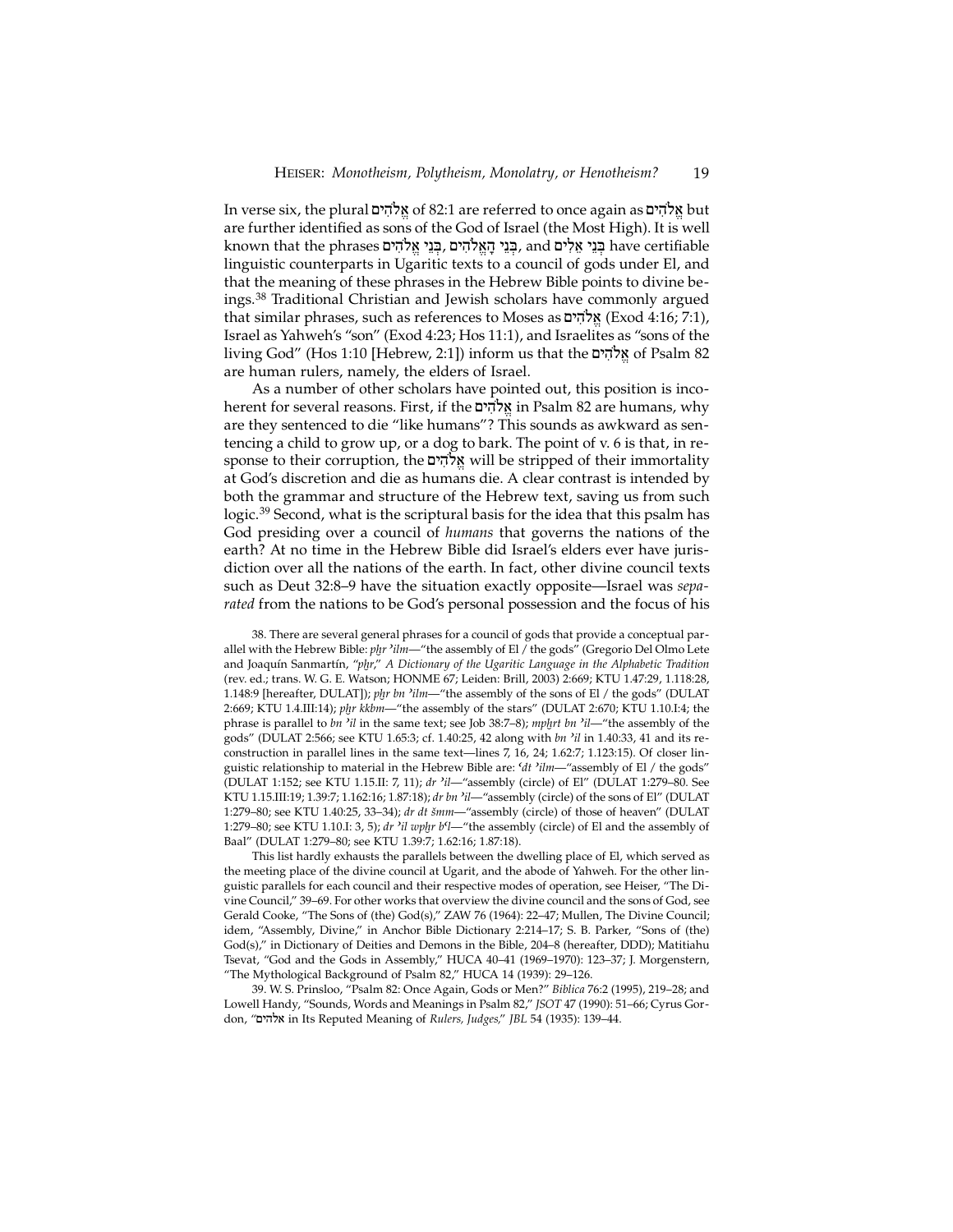rule. Third, why would the corrupt decisions of a group of humans shake the foundations of the earth (v. 5)? The statement of Ps 82:5 is comprehensible if the council in question were composed of cosmic beings whose sphere of authority went beyond a human Sanhedrin.<sup>40</sup>

It is also worth pointing out that one cannot argue that the references to the gods / sons of God outside Psalm 82 speak of humans. Job 38:7–8 has the sons of God present at the creation of the world, rendering a human interpretation impossible. The same can be said for Ps 89:5–7 (Hebrew, vv. 6– 8), where the sons of God of Yahweh's council are *in heaven in the throne room of God*, not on earth.

#### 2.2 *Deuteronomy 32 and the Canonical Israelite Worldview*

The real problem with the human view of Psalm 82, however, is that this view cannot be reconciled with the passages that form the conceptual backdrop to Psalm 82. That is, the idea that the sons of God were created by Yahweh and ordained to rule the nations comes from somewhere in the biblical corpus, namely Deuteronomy 4 and 32. Those chapters clearly speak of an act of God to divide the nations of the earth among the sons of God as a punishment for rebellion *before there ever was a nation of Israel*. As a result, the idea that the elders of Israel are the backdrop for the council of Psalm 82 cannot be sustained. This necessitates that we turn our attention to the appropriate passages in Deuteronomy.

*Deut 32:8–9* When the Most High gave to the nations their inheritance, when he divided mankind, he fixed the borders of the peoples according to the number of the sons of God [**בני האלהים]**. But the LORD's portion is his people, Jacob his allotted heritage.<sup>41</sup>

40. There are specific reasons why human beings and God's chosen nation Israel are referred to as God's children in the aforementioned verses. The subject is too far-reaching for this paper, but the foundational reason is that in the Israelite worldview, the earthly family of the Most High was originally intended to dwell where the Most High and the heavenly council dwelt. Hence the explicit and frequent overlap between Israelite and wider Canaanite material with respect to descriptions of Yahweh's abode, his council, divine Sonship (in heaven and on earth), and council activity. The bibliography related to these themes is copious, though not synthesized. See for example, Richard J. Clifford, *The Cosmic Mountain in Canaan and the Old Testament* (HSM 4; Cambridge: Harvard University Press, 1972); B. Byrne, *"Sons of God"—"Seed of Abraham": A Study of the Idea of the Sonship of God of All Christians in Paul Against the Jewish Background* (AnBib 83; Rome: Pontifical Institute Press, 1979); Harald Risenfeld, "Sons of God and Ecclesia: An Intertestamental Analysis," in *Renewing the Judeo-Christian Wellsprings* (New York: Crossroad Publishing Company, 1987), 89–104; James Tabor, "Firstborn of Many Brothers: A Pauline Notion of Apotheosis," *Society of Biblical Literature 1984 Seminar Papers* (Atlanta: Scholars Press, 1984), 295–303; Devorah Dimant, "Men as Angels: The Self-Image of the Qumran Community" in *Religion and Politics in the Ancient Near East* (ed. Adele Berlin; Bethesda, MD: University Press of America, 1996), 93–103.

41. Textual critics of the Hebrew Bible are unanimous in agreement that the Qumran reading (in brackets) is superior to the Masoretic text in Deut 32:8. See footnote 15 for documentation and discussion of this reading.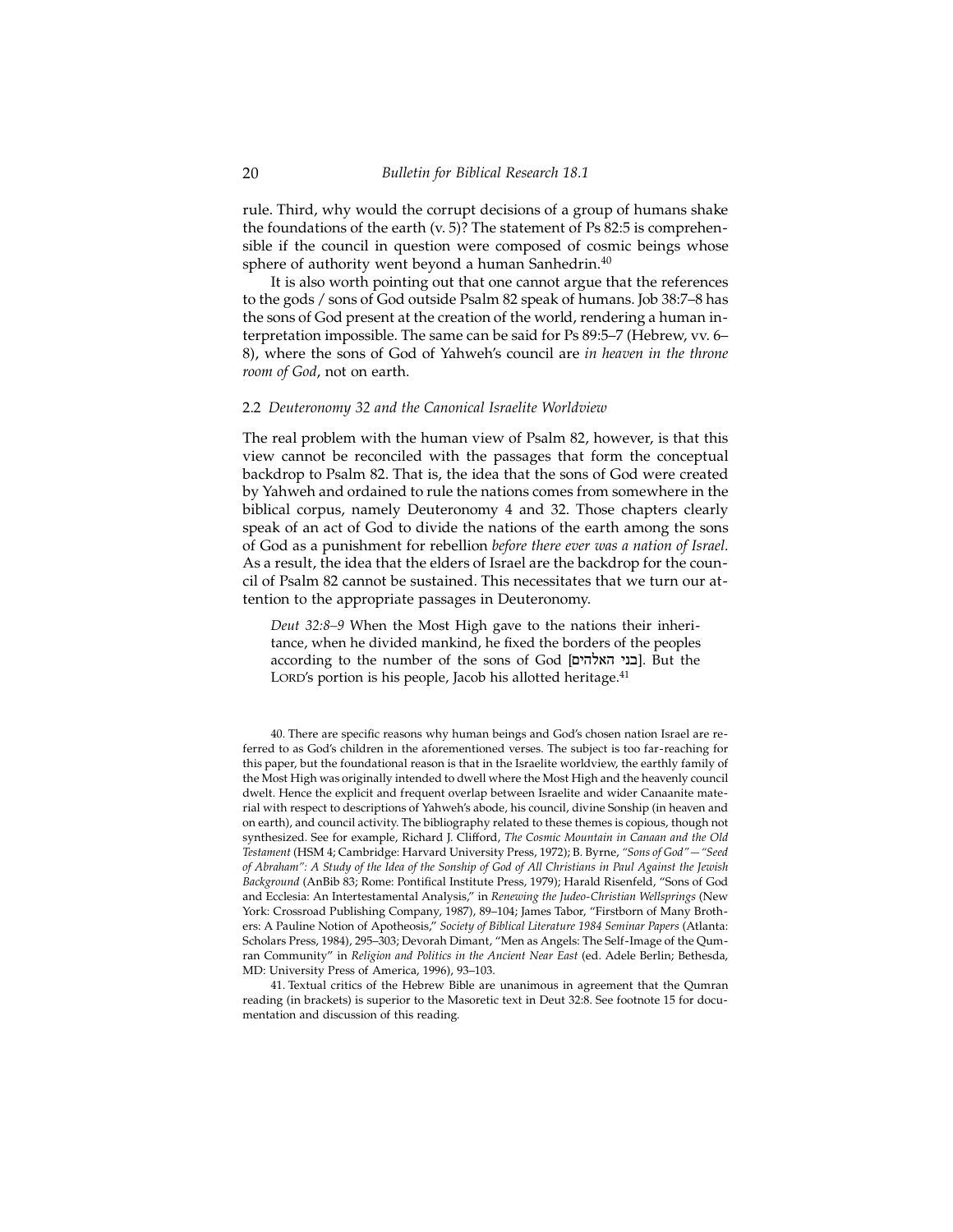The event referred to in Deut 32:8–9 harks back to events at the Tower of Babel. The statement in Deut 32:9 that "the Lord's portion is his people, Jacob his allotted inheritance" provides the key for understanding the contrast between vv. 8 and 9. In v. 9 the nation of Israel (here called "Jacob") is described as Yahweh's allotted inheritance. The parallelism requires the "nations" of v. 8 to be given as an inheritance as well, but to whom? 32:8b provides the answer, but a parallel makes sense only if the original reading of v. 8b included a reference to other beings (the "sons of God") to whom the other nations could be given.

While Deut 32:8–9 described the nations being *given over* to gods<sup>42</sup> who were not Yahweh, Deut 4:19–20 gives us the opposite side of the punitive coin:

*19* And beware lest you lift up your eyes to heaven, and when you see the sun and the moon and the stars, all the host of heaven (צְבַא הַשַּׁמַיִם), and be drawn away and bow down to them and serve them, which the Lord your God has allotted (ql"j:) to them, to all the peoples under the whole heaven. *20* But the LORD took (לַאֲה) you and brought you out of the iron furnace, out of Egypt, to be a people of his own inheritance (לְהְיוֹת לוֹ לְעֲם נַחֲלֵה), as you are this day.

Tigay notes that these passages "seem to reflect a biblical view that . . . as punishment for man's repeated spurning of His authority in primordial times (Gen. 3–11), God deprived mankind at large of true knowledge of Himself and ordained that it should worship idols and subordinate celestial beings. . . . He selected Abraham and his descendants as the objects of His personal attention to create a model nation." <sup>43</sup> In a punitive decision reminiscent of Romans 1, then, God "gave humanity up" to their persistent resistance to taking him as their Sovereign. God subsequently called Israel into existence as His own. Hence each pagan nation was put under

42. Deut 32:8a reads µyi/G ˆ/yl}[<ljEn]h"B}. ljEn]h"B} is pointed as a Hiphil infinitive absolute, but it should probably be understood as a defective spelling of the infinitive construct:  $\overline{h}$ (Sanders, *Provenance of Deuteronomy 32, 154*). The object of the infinitive form is  $s$ גוֹים. As Sanders notes, the Hiphil of the verb ljn can be "connected both with an *accusativus personae* (the inheriting person; hence, "When the Most High gave the nations their inheritance") or with an *accusativus rei* (the object inherited by this person; and so rendering, "When the Most High gave the nations as an inheritance"). Instructive parallels include Deut 1:38; 3:28; 21:16; 31:7; Josh 1:6; 1 Sam 2:8; Zech 8:12; and Prov 8:21 (Sanders, *Provenance of Deuteronomy 32*, 154). Both options are syntactically possible, but which should be preferred? The answer is to be found in Deut 32:9: "But the LORD's portion is his people, Jacob is his allotted inheritance." Verse nine clearly presents the nation Jacob/Israel as *being taken* (cp. Deut 4:19–20) as an allotted ( $\eta$ תלק) inheritance. Deuteronomy 4:19–20 makes the active "taking" clear. Note also the wordplay with the Hiphil verb in v. 8. The parallelism of MT's verse nine would require "nations" be given as an inheritance to the sons of God by the Most High.

43. Tigay, *Deuteronomy,* 435. The same idea contained in these verses also seems to be the point of 1 Samuel 26:19, quoting a distraught David: "Now let my lord the king listen to his servant's words. If the Lord has incited you against me, then may he accept an offering. If, however, men have done it, may they be cursed before the Lord! They have now driven me from my share in the Lord's inheritance and have said, 'Go, serve other gods'" (niv).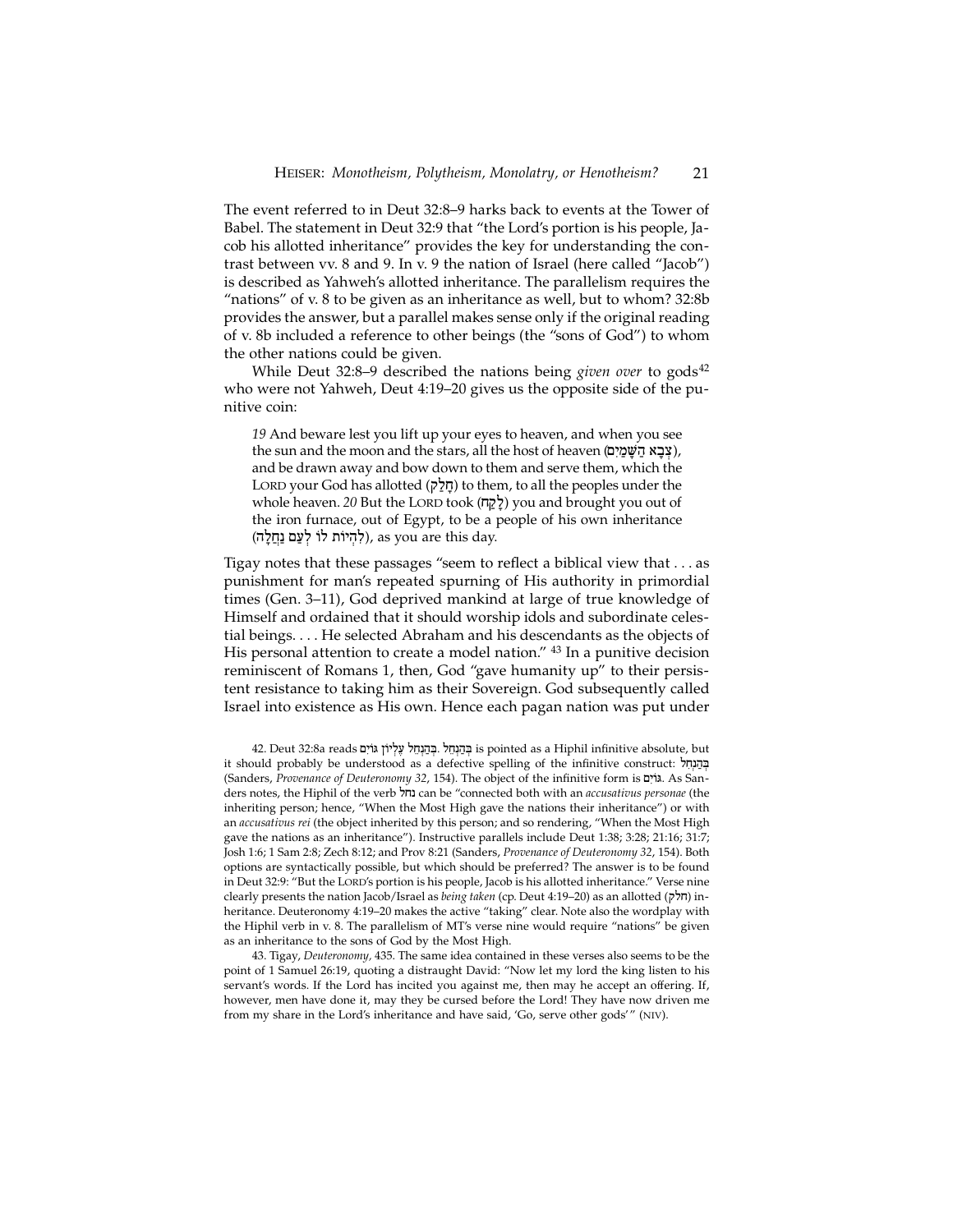the administration of a being of inferior status to Yahweh, but Israel would be tended to by the "God of gods," the "Lord of lords" (Deut 10:17).<sup>44</sup> This backdrop to Psalm 82 renders untenable the view that the אלהים psalm are humans.

#### 2.3 *The Host of Heaven: Idols Only?*

The last objection offered by scholars concerned with perceived implications of divine plurality in the Hebrew Bible are that the host of heaven referenced by Deut 4:19–20 (and so, Deut 32:8–9) are merely idols. While the Old Testament at times refers to idols as **ולהים** something inevitable for the biblical writer given the behavior of the Gentile nations—it is not coherent to argue that the Old Testament writer *always* intends to convey to readers that the gods of the nations are idols.

When this argument is put forth, it is frequently inferred from Deut 4:15–18, where God, through Moses, warns His people to not make idols, lest they be turned aside to worship the sun, moon, stars, etc. However, as noted briefly above, Deut 32:17 quite clearly has Moses referring to the other אֵלהִים as evil spiritual entities (שׁדים): "They [Israel] sacrificed to demons (אֵלֹהֵים) who are not God (אֱלֹהֵים,45 to gods (אֱלֹהִים) they did not know; new ones that had come along recently, whom your fathers had not reverenced."

Other passages from Deuteronomy make it clear that idols are not in view when it comes to host of heaven language, in that the gods referred to are those entities whom Yahweh allotted to the other nations.<sup>46</sup> Triangulating Deut 4:19–20; 32:8–9 with other references to the foreign gods in Deuteronomy—the gods / host of heaven allotted to other nations, gods whom Israel "had not known"—compels the conclusion that the biblical writer considered them real entities. These gods, whom Israel later worshipped in apostasy, are called demons. To have these other gods as only idols would then mean that Yahweh instituted idolatry among the nations. The following verses are relevant:

*Deut 17:2–3 2* If there is found among you, within any of your towns which the LORD your God is giving you, a man or woman who does what is evil in the sight of the LORD your God, in transgressing his covenant, 3 who has gone and served other gods (אֵלֹהִים) and bowed down before them, the sun or the moon or any of the host of heaven (לְכַל־צְבָא הַשַּׁמַיִם), which I have forbidden. . . .<sup>47</sup>

44. See n. 18 on the singular form.

45. Since H'løa"is singular, the translation ". . . who are not gods" is inaccurate. Additionally, H'løa" is spelled without *mappiq* in BHS (Westminster 4.0, 4.2) in Deut 32:17. BHS does have *mappiq* in most cases where the form is spelled *plene* (אֵלוֹדָּ, as often occurs in Job. However, the *plene* spelling occurs in Deut 32:15 without *mappiq* in BHS.

46. Passages outside Deuteronomy need to be similarly contextualized. For example, 1 Kgs 14:9 should be balanced with texts such as 2 Kgs 19:18.

47. The prohibition was given in Deut 4:19–20.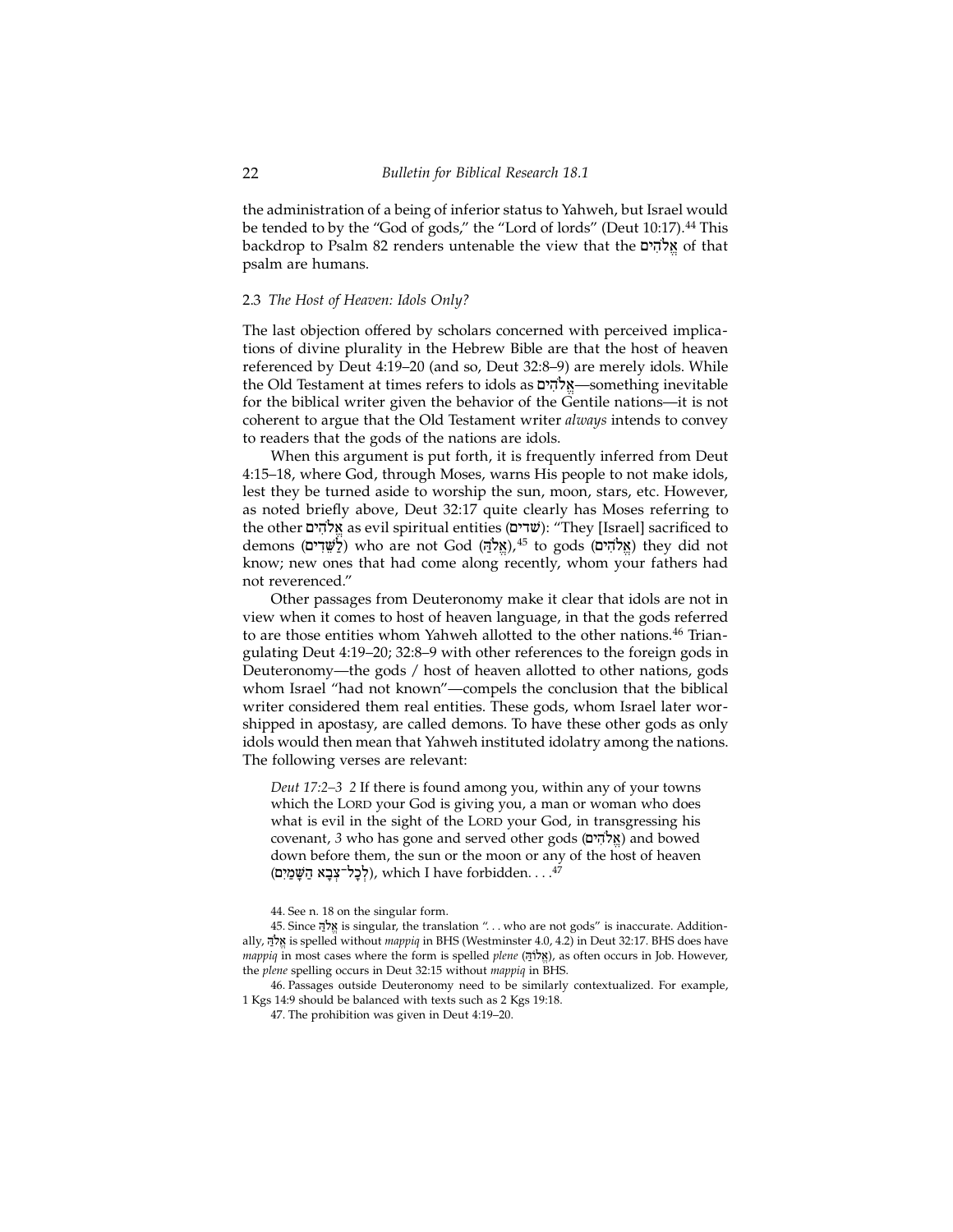*Deut 29:25* They turned to the service of other gods (אֵלֹהִים) and worshiped them, gods whom they had not known and whom He [God] had not allotted (חַלֵּק) to them.

The retrospect to the warnings and worldview of Deut 4:19–20; 32:8–9 is unmistakable. It is hardly persuasive to assume the writer would have Yahweh setting statues of wood and stone over the nations. Moreover, to be consistent, any interpretation of Deut 4:19–20 and 32:8–9 must be coherent in Psalm 82. It is equally incoherent that Yahweh would sentence the other אֵלהִים to die like mortals if they were only wood and stone, or that Yahweh would be presiding over wood and stone statues in heaven (cf. Ps 89:5–7 [Hebrew, vv. 6–8]). The writer of Deuteronomy did not consider the host of heaven (sun, moon, starry host) whom Yahweh allotted to the Gentile nations only as humanly fabricated idols.

It is also unsustainable to suppose that the biblical writer merely sought to prohibit the worship of idols associated with astronomical phenomena. It was commonly believed in the ancient world, including Israel, that the heavenly bodies were either animate beings or were inhabited or controlled by animate beings.<sup>48</sup> The classic divine council passage, 1 Kgs 22, utilizes the heavenly host terminology for what are clearly divine beings:

19 And Micaiah said, "Therefore hear the word of the LORD: I saw the LORD sitting on his throne, and all the host of heaven (צְבָא הַשֵּׁמַיִם) standing (dmE[ø) beside him on his right hand and on his left. *20* and the LORD said, 'Who will entice Ahab, that he may go up and fall at Ramoth-gilead?' And one said one thing, and another said another. *21* Then a spirit (הֲרוּחַ) came forward (וַיֵּצֵא) and stood before the LORD, saying, 'I will entice him.' 22 And the LORD said to him, 'By what means?' And he said, 'I will go out, and will be a lying spirit in the mouth of all his prophets.' And he said, 'You are to entice him, and you shall succeed; go out and do so.' *23* Now therefore behold, the LORD has put a lying spirit in the mouth of all these your prophets; the LORD has declared disaster for you." (ENGLISH STANDARD VERSION)

Yahweh is not holding council with physical chunks of stone and balls of gas. The text clearly equates the host of heaven with spiritual beings (a member of the host "comes forth," "stands" before Yahweh, and speaks; v. 21). This issue brings to light another significant problem for those who seek to deny that such language refers to real divine entities in the canonical worldview of Israel. Consider the following texts:

*Neh 9:6 6* You are the LORD, you alone. You have made heaven, the heaven of heavens, and all their host (וְכַל־צְבַאֵם), the earth and all that is upon it, the seas and all that is in them; and you preserve all of them; and the host of heaven (צְבָא הַשָּׁמַיִם) worships you.

48. F. Lelli, "Stars," *DDD*, 809–15; I. Zatelli, "Astrology and the Worship of the Stars in the Bible." *ZAW* 103 (1991): 86–99.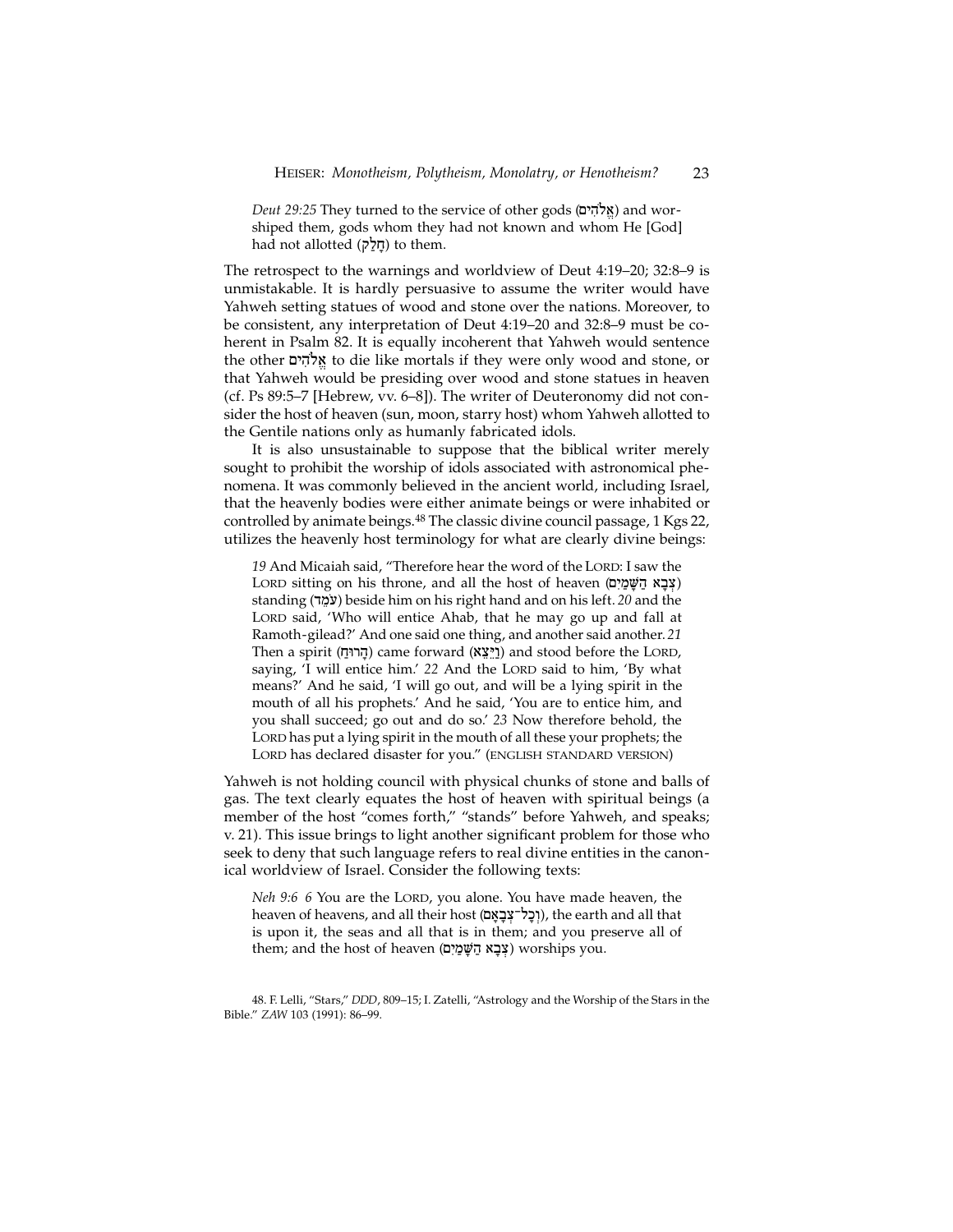*Ps* 148:1–5 1 Praise the LORD! Praise the LORD from the heavens; praise him in the heights! *2* Praise him, all his angels (מַלְאָבָיו); praise him, all his hosts (/ya:b:x})! *3* Praise him, sun and moon, praise him, all you shining stars! *4* Praise him, you highest heavens, and you waters above the heavens! *5* Let them praise the name of the LORD! For he commanded and they were created.

The parallelism in these passages makes clear the conceptual overlap, in that it has the heavenly host worshipping and praising Yahweh, their creator. The description is also point-for-point consistent with the broader ancient Near Eastern worldview that assumed that the stars were animate beings.49 Readers familiar with conceptual metaphor know that one cannot argue that the language in these texts is *merely* poetic, as though poetic expressions do not convey the actual belief system of the ancient writer. Conceptual metaphors or poetic expressions are not based on what a person's view of reality does *not* entail. Rather, the metaphor is a means of framing and categorizing something that *is* believed. Further, there is little coherence in the idea that theological content cannot be drawn from poetic texts. One wonders what moderns could know about the beliefs of any of the ancient Near Eastern civilizations if we eliminated from consideration what we read in their poetic epics. Taking the Baal Cycle as a specific example, we would very little about the religious belief of the people of Ugarit if we took such an approach.

#### 2.4 *The First Commandment: "No Other Gods before Me"*

The first commandment of the Decalogue (Exod 20:3) charged the Israelites, "You shall have no other gods (אֱלֹהִים) before me (עֲלוֹפֵנֵי)." It has longed been observed that this command does not actually deny the existence of other gods, despite being a very obvious opportunity to make such a position clear. Rather, the focus is on which god is exclusively worthy of worship.50 If that be the case, then the question of what exactly is meant that no other gods are "before" (על־פני) Yahweh must be answered. Building on an observation of Werner Schmidt, that while the command does not explicitly deny that other gods exist, it likely prohibits other gods from being in Yahweh's presence, John H. Walton suggests that the phrase ynpAl[ should be understood spatially in Exod 20:3, with the result that other gods are removed from the picture of Yahweh's governance.<sup>51</sup> More

49. See Stadelmann, *The Hebrew Conception of the World*.

50. See for example: Umberto Cassuto, *Commentary on Exodus* (Jerusalem: Magnes, 1967), 235–41; Brevard Childs, *Exodus* (Philadelphia: Westminster, 1974), 402–4; John Durham, *Exodus* 19–40 (WBC 3; Waco: Word, 1987), 284–85; Moshe Greenberg, "The Decalogue Tradition Critically Examined," in *The Ten Commandments in History and Tradition* (ed. B. Segal and G. Levi; Jerusalem: Magnes, 1985), 83–120; Tigay, *Deuteronomy*, 63–64.

51. John H. Walton, "Interpreting the Bible as an Ancient Near Eastern Document" (paper presented at Southern Seminary, 2004), 11–13. I am grateful to Dr. Walton for supplying me with a copy of his essay prior to its publication.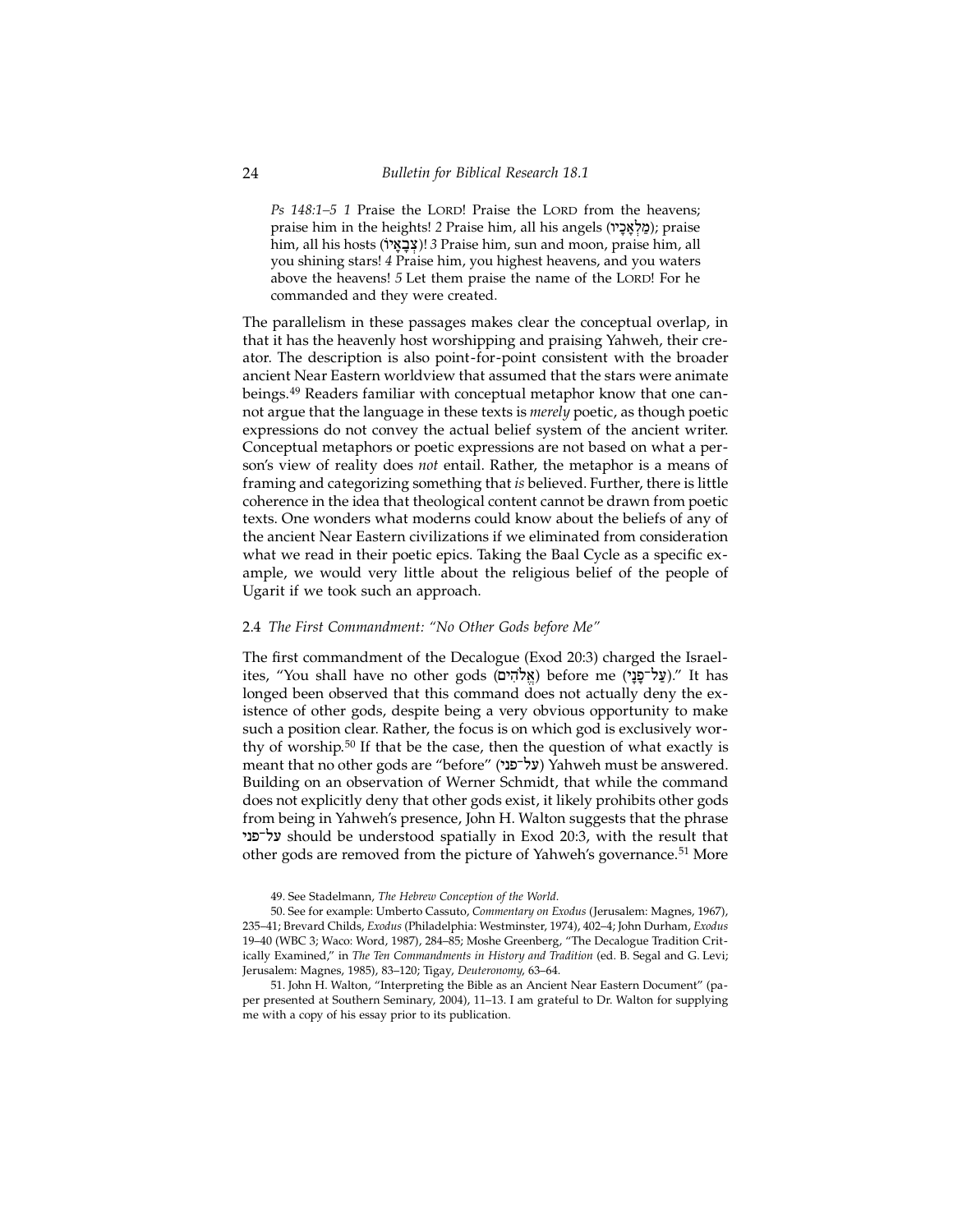specifically, Walton argues that when על־פני occurs with a suffixed object pronoun that is personal, or a stated object that is a person, the resulting phrase should be understood spatially. If the first commandment is understood in this light, the conclusion follows in Walton's analysis:

The Israelites were not to construe Yahweh as operating within a community of gods. There was to be no thought of pantheon or consort. He does not function as the head of a pantheon with a divine assembly. In short, he works alone. The significance of this is that the pantheon/divine assembly concept carried with it the idea of distribution of power among many divine beings. The first commandment becomes a simple statement that Yahweh's power is absolute, not being distributed among other deities or limited by the will of the assembly . . . Although it does not say explicitly that no other gods exist, it does remove them from the presence of Yahweh. If Yahweh does not share power, authority or jurisdiction with them, they are not gods in any meaningful sense of the word. The first commandment does not insist that the other gods are non-existent, but that they are powerless; it disenfranchises them. It does not simply say that they should not be worshiped; it leaves them with no status worthy of worship.<sup>52</sup>

Certain parts of this interpretation of the Decalogue are quite consistent with the views put forth in this article. The first commandment does not deny the existence of other gods. Yahweh is certainly incomparable, holding absolute, unlimited power. The framing of the argument and other conclusions that extend from it make it difficult to sustain, however.

There are certainly instances where על־פני is coupled with a suffixed object pronoun that refers to a person, or where על־פני is followed by a personal stated object, where the phrase either cannot be understood spatially, or where doing so would result in very awkward exegesis. For example, a syntactical search $53$  of the Hebrew Bible for both constructions yields examples such as Deut 21:16 ("then on the day when he assigns his possessions as an inheritance to his sons, he may not treat the beloved son as the firstborn in place of the son who is not preferred [עַל־פְּנֵי בֵן־הַשְׂנוּאֲה, who is the firstborn"). The sense here is not spatial, but perhaps temporal (giving the beloved son an inheritance *before* the less preferred firstborn) or abstractly locational (giving the beloved son an inheritance *in place of* the less preferred firstborn). Other examples include Deut 2:25 ("This day I will begin to put the dread and fear of you *on the peoples* [עַל־פְּנֵי הֲעַמִּים] who are under the whole heaven . . ."), where the idea appears to be a fear put *into* the hearts of the foreign people, not something in their literal presence in a spatial sense. In Gen 32:22 Jacob's bribe of Esau ". . . *passed on ahead of him* (עֲל־פַּנֵי; i.e., Jacob)," an instance where the context conveys something

<sup>52.</sup> Ibid., 13–14.

<sup>53.</sup> These two constructions were searched using the syntactically tagged database of the Hebrew Bible created by Francis I. Andersen and A. Dean Forbes, *The Andersen-Forbes Phrase Marker Analysis*, Logos Bible Software, Bellingham, WA, 2006.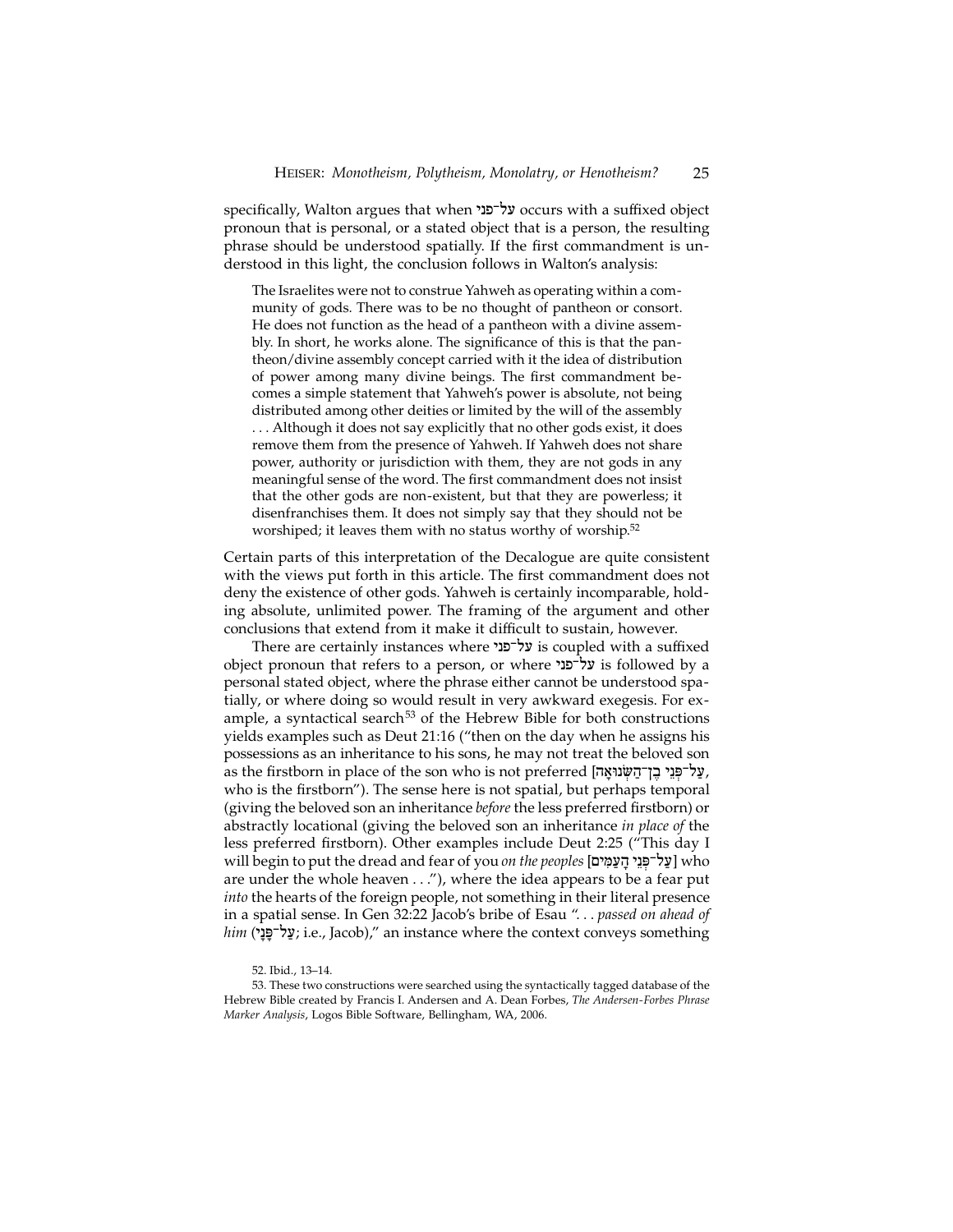quite antithetical to the spatial meaning—the gift was certainly not in Jacob's presence as he had sent it away to Esau. Consequently, the fact that the spatial sense *can* be conveyed in the Hebrew Bible is not an argument that it *is* conveyed in Exod 20:3.

Other elements of Walton's conclusion are more fundamentally problematic. The statement that Yahweh "does not function as the head of a pantheon with a divine assembly" cannot be upheld. If this were the correct interpretation of the first commandment, it would stand out as a glaring contradiction to several explicit texts discussed above that have Yahweh superior in the heavenly council among its divine constituent members. This assertion is not the primary focus of Walton's conclusion, though. The idea that Yahweh does not share power appears to be more of a concern. The coherence of this conclusion depends on what is meant by "sharing" power. Walton claims the other gods have been completely disenfranchised, and that this disenfranchisement is what makes them unworthy of worship.

There are two problems with this articulation. First, there is an unnecessary link between shared power and being unworthy of worship. As has been detailed here, Yahweh's ontological uniqueness and incomparable power are the basis of his exclusive claim to worship, not whether he shares power with lesser beings. One can embrace that Yahweh is the unique, incomparable, sovereign head of his divine council without imagining any circumstance where the lesser members deserve worship.

Second, the Scripture is clear that Yahweh does indeed share his power with the members of his heavenly host, albeit while retaining his ultimate sovereignty. Several of the passages considered above make this unmistakable. The disinheritance of the nations and their subjugation under the sons of God in Deut 4:19–20; 32:8–9 portray a sovereign act of Yahweh, whereby he rejects direct rule of rebellious humanity. The sons of God are not portrayed as presumptively moving into this vacuum. They were put over the nations by Yahweh, and then subsequently judged in Psalm 82 for their corrupt administration. This is shared dominion, albeit of a punitive bent. Yahweh *must* be the sovereign head of these beings in Israelite religion, otherwise a truly polytheistic picture would emerge. The biblical author was careful to make Yahweh's headship clear. The same portrayal was seen in 1 Kgs 22:19–23, where Yahweh decrees the end of Ahab but leaves it to the members of his council to accomplish his sovereign will. This shared, symbiotic rulership is illustrated again in Dan 4:17 [Aramaic 4:14]. Nebuchadnezzar's humiliation is described as handed down by members of the heavenly host who are working under the authority of God: "The sentence is by decree of the watchers, and the decision is by the word of the holy ones, to the end that the living may know that the Most High rules the kingdom of men and gives it to whomever he wants, and sets it over the humblest of men." It isn't clear just what role the members of the heavenly host play in the decree, but it cannot be said they had no role at all. How would the writer wish to convey that point by utilizing such vo-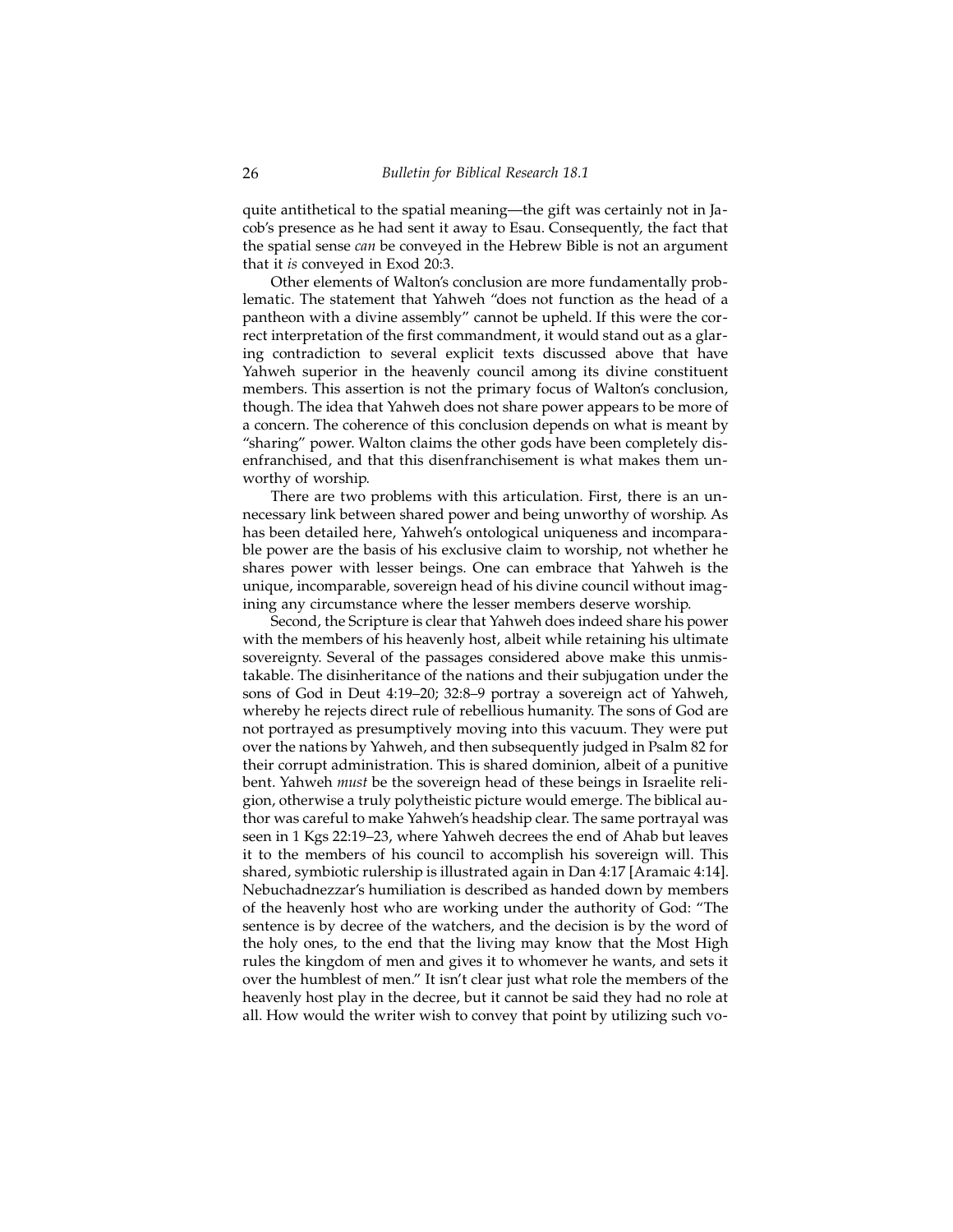cabulary? 1 Kings 22 might perhaps provide an analogy. There the members of the heavenly council participated in the decision, not in terms of Yahweh's decree that it was time for Ahab's death, but in the way that his death would be accomplished. This description of decision-making capacity on the part of lesser אלהים plays an important role in what Patrick Miller referred to as the "cosmic-political" role of the divine council, a fundamental component of Israelite religion and Old Testament theology.<sup>54</sup>

The first commandment, then, does not constitute any sort of denial of the existence of other gods or of the divine council in Israelite religion. The point of the command, like so many other declarations in the Torah and elsewhere, is that Israelites were to have Yahweh as their sole object of worship.55

## 3. Monotheism, Henotheism, Monolatry, or Polytheism? THE INADEOUACY OF MODERN TERMINOLOGY for Orthodox Yahwism

Does the affirmation of the reality of other אֱלֹהִים by the canonical authors disqualify Israelite religion as monotheistic? Are other terms used in academic discourse for ancient religious pantheons more appropriate? The short answer to both questions, in my view, is a qualified *no*. The answer is qualified with respect to the realization that little is solved by applying or refusing to apply a single modern term to Israel's ancient view of God.

"Monotheism" as a term was coined in the 17th century *not* as an antonym to "polytheism," but to "atheism."56 A monotheist, then, was a person who believed there was a God, not someone who believed there was only one spiritual entity that could or should be named by the letters G-O-D. This understanding of the term has been lost in contemporary discourse, and so it would be pointless to call for its re-introduction.

A more coherent approach is to describe what Israelites believed about their God rather than trying to encapsulate that belief in a single word. When scholars have addressed this tension, however, a shift to description over terminology has not been the strategy. Rather, scholars have tried to qualify the modern vocabulary. Terms like "inclusive monotheism" or "tolerant monolatry" have been coined in an attempt to accurately classify

54. Patrick D. Miller, "Cosmology and World Order in the Old Testament: The Divine Council as Cosmic-Political Symbol," in *Israelite Religion and Biblical Theology: Collected Essays* (ed. Patrick D. Miller; JSOTSup 267; Sheffield: Sheffield Academic Press, 2000), 422–44.

55. Bruce Waltke and Michael O'Connor capture this meaning in their understanding of ynpAl[ in Exod 20:3—"Thou shalt have no other gods over against me" (Bruce K. Waltke and Michael O'Connor, *An Introduction to Biblical Hebrew Syntax* (Winona Lake, IN: Eisenbrauns, 1990), 218.

56. MacDonald, *Deuteronomy and the Meaning of 'Monotheism,'* 1–21. As studies of the origin and development of the term show, "monotheism" was initially not meant as an antonym to "polytheism" but to "atheism."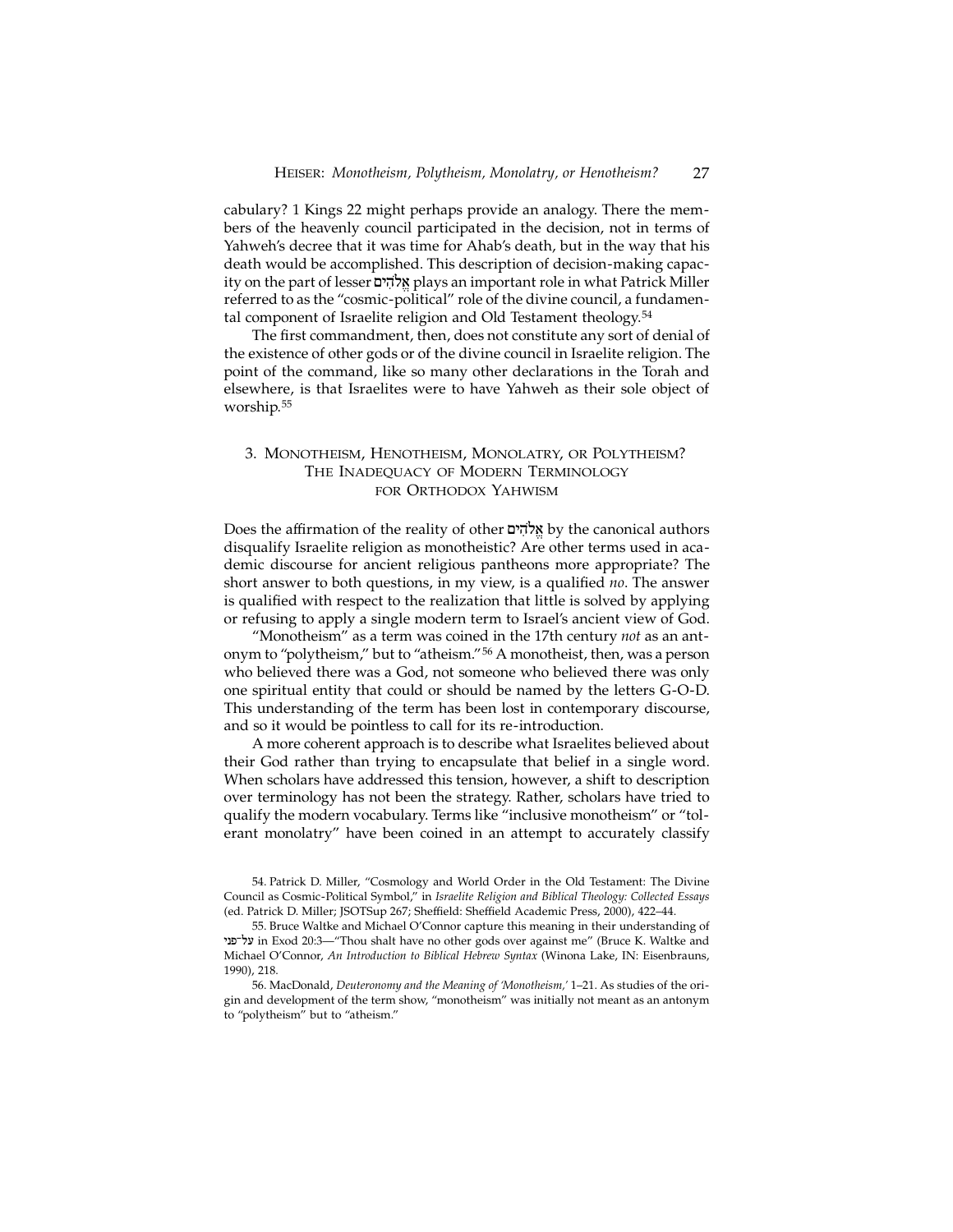Israelite religion in both preexilic and postexilic stages.<sup>57</sup> These terms have not found broad acceptance because they are oxymoronic to the modern ear.

Other scholars have argued for an "incipient monotheism" that could perhaps include the affirmation of other gods who were inferior. There is precedent for this idea in the scholarly exchanges over henotheism, monolatry, and Israelite religion. Historically, henotheism assumes all gods are species equals and the elevation of one god is due to socio-political factors—not theological nuancing. Quoting Max Müller's seminal work on the subject, Yusa writes that henotheism was a technical term coined "to designate a peculiar form of polytheism . . . [where] each god is, 'at the time a real divinity, supreme and absolute' not limited by the powers of any other gods."58 Müller called this idea "belief in single gods . . . a worship of one god after another."59 T. J. Meek referred to preexilic Israelite religion as both henotheistic and monolatrous,<sup>60</sup> thereby equating the two, based on the prohibition of worshipping other gods. But did the canonical Israelite writer believe that Yahweh was superior on the basis of socio-political factors, or was Yahweh intrinsically "other" with respect to his nature and certain attributes? Did the writer view Yahweh as only a being who could not be limited by the powers of other deities, or was there something unique about Yahweh that both transcended and produced this total freedom?

H. H. Rowley, reacting to the work of Meek, moved toward the idea of uniqueness but did so using the word "henotheism." What distinguished Mosaic religion in his mind from that of other "henotheists" was "not so much the teaching that Yahweh was to be the only God for Israel as the proclamation that Yahweh was unique."61 Rowley's focus on uniqueness was on the right track, but his approach has the disadvantage of trying to convince the academic community to redefine a term whose meaning by now is entrenched.

The proposal offered here is that scholars should stop trying to define Israel's religion with singular, imprecise modern terms and instead stick to *describing* what Israel believed. "Monotheism" as it is currently understood means that no other gods exist. This term is inadequate for describing Israelite religion, but suggesting it be done away with would no doubt cause considerable consternation among certain parts of the academic com-

59. Yusa, "Henotheism," *Encyclopedia of Religion* 6:266.

60. T. J. Meek, "Monotheism and the Religion of Israel," *JBL* 61 (1942): 21–43.

61. H. H. Rowley, "Moses and Monotheism," in *From Moses to Qumran: Studies in the Old Testament* (New York: Association Press, 1963), 45.

<sup>57.</sup> For these terms and their discussion, see Juha Pakkala, *Intolerant Monotheism in the Deuteronomistic History* (Publications of the Finnish Exegetical Society 76; Göttingen: Vandenhoeck & Ruprecht, 1999), 1–20, 224–33; MacDonald, *Deuteronomy and the Meaning of 'Monotheism*,*'* 21–71.

<sup>58.</sup> Yusa, "Henotheism," *Encyclopedia of Religion* 6:266. Yusa is quoting from F. Max Müller, *Selected Essays on Language, Mythology, and Religion*, vol. 2 (1881; repr. New York: AMS, 1978), 136–37.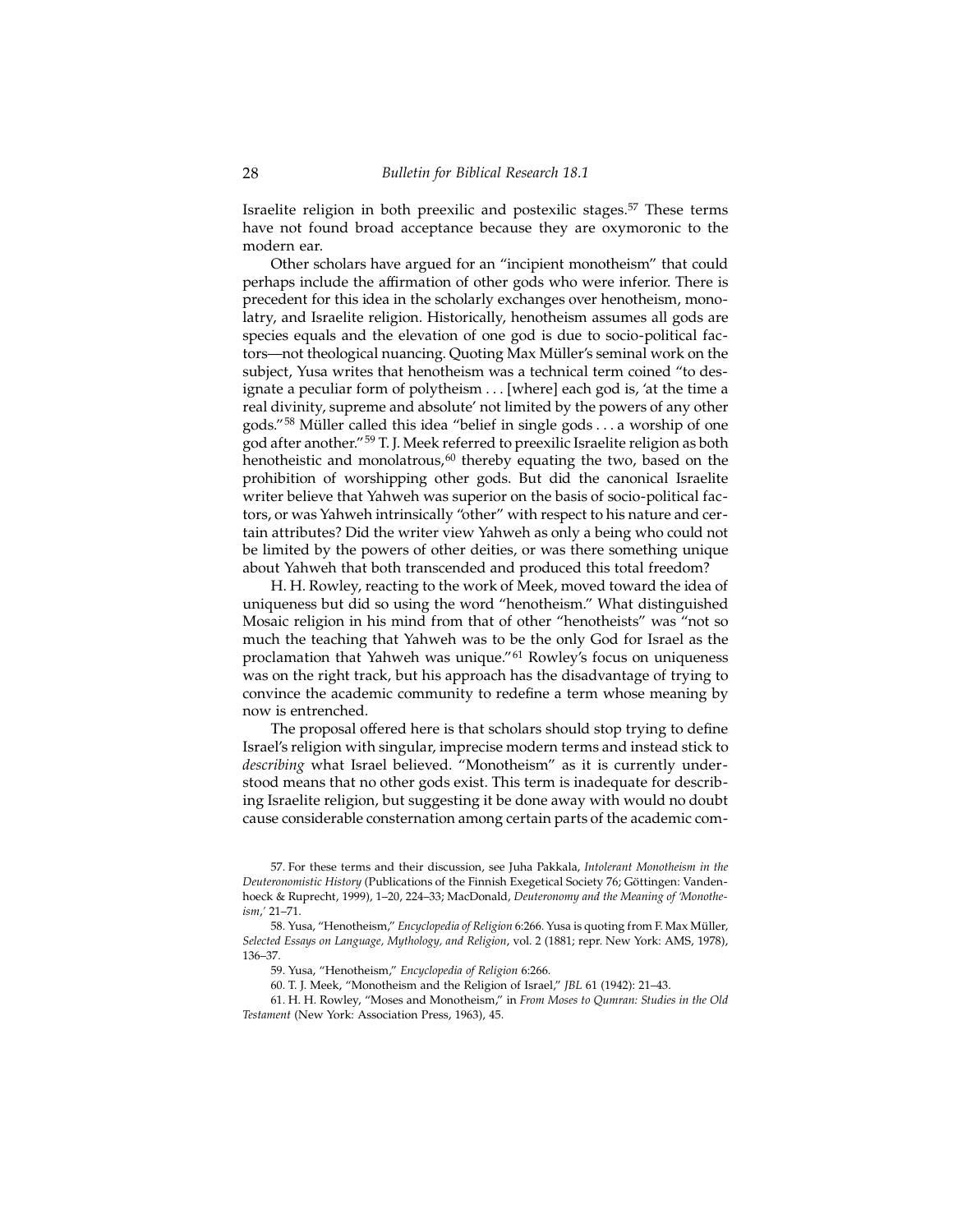munity, not to mention the interested laity. "Henotheism" and "monolatry," while perhaps better, are inadequate because they do not say *enough* about what the canonical writer believed. Israel was certainly "monolatrous," but that term comments only on what Israel believed about the proper object of worship, not what it believed about Yahweh's nature and attributes with respect to the other gods.

In my judgment, describing what Israel believed about Yahweh need not involve the kind of high philosophical speculation that most modern scholarship wants to deny the ancient Israelite. Several simple ideas have been communicated to the reader by the canonical authors that allow a description that demonstrates a firm, uncompromising belief in Yahweh's "species uniqueness" among the other gods assumed to exist. Israel did not believe the other gods were species-equal with Yahweh and essentially interchangeable. Israel did not believe that Yahweh should be viewed as the supreme god *only* because of his deeds on behalf of Israel. The canonical authors considered Yahweh to be in a class by himself. He was "speciesunique."62

In briefest terms, the statements in the canonical text (poetic or otherwise) inform the reader that, for the biblical writer, Yahweh was an אֱלֹהִים, but no other µyhIløa"was Yahweh—*and never was nor could be*. This notion allows for the existence of other אלהים and is more precise than the terms "polytheism" and "henotheism." It is also more accurate than "monotheism," though it preserves the element of that conception that is most important to traditional Judaism and Christianity: Yahweh's solitary "otherness" with respect to all that is, in heaven and in earth.

But on what grounds can this description be derived? The elements of the text that allow this approach have been copiously documented in the scholarly literature. As Isa 43:10 and 44:6–8 affirm, the canonical writers assumed that their God was uncreated and always existed and that the other gods were subsequent. This alone points to intrinsic superiority to and distinction from all the other gods. The other gods were not, chronologically speaking, co-existent. Moreover, the pre-existent and uncreated Yahweh created all the other members of the host of heaven (Neh 9:6, Ps 148:1–5). Their life derives from him, not vice versa. Rather than socio-political factors, the canonical writer believed the God of Israel alone was sovereign

62. Interestingly, species uniqueness is the basis for God's distinction from the other gods in later Jewish writers. For example, 2 (Slavonic) Enoch (J) 2:2 affirms that while other gods are feckless, they exist and are temporary: "And do not turn away from the Lord, and worship vain gods, gods who did not create the heaven and the earth or any created thing; for they will perish, and so will those who worship them." The same book later has God inform Enoch that, "There is no adviser and no successor to my creation. I am self-eternal and not made by hands" (33:4). *Sibylline Oracles* confess that "God is alone, unique, and supreme" since he is "self-generated [and] unbegotten." Yet in the same text one reads that, "if gods beget and yet remain immortal, there would have been more gods born than men." See John J. Collins, "Sibylline Oracles, Fragments," *OTP* 1:470 (the citations are from Fragment 1:16; Fragment 2:1; Fragment 3:4).